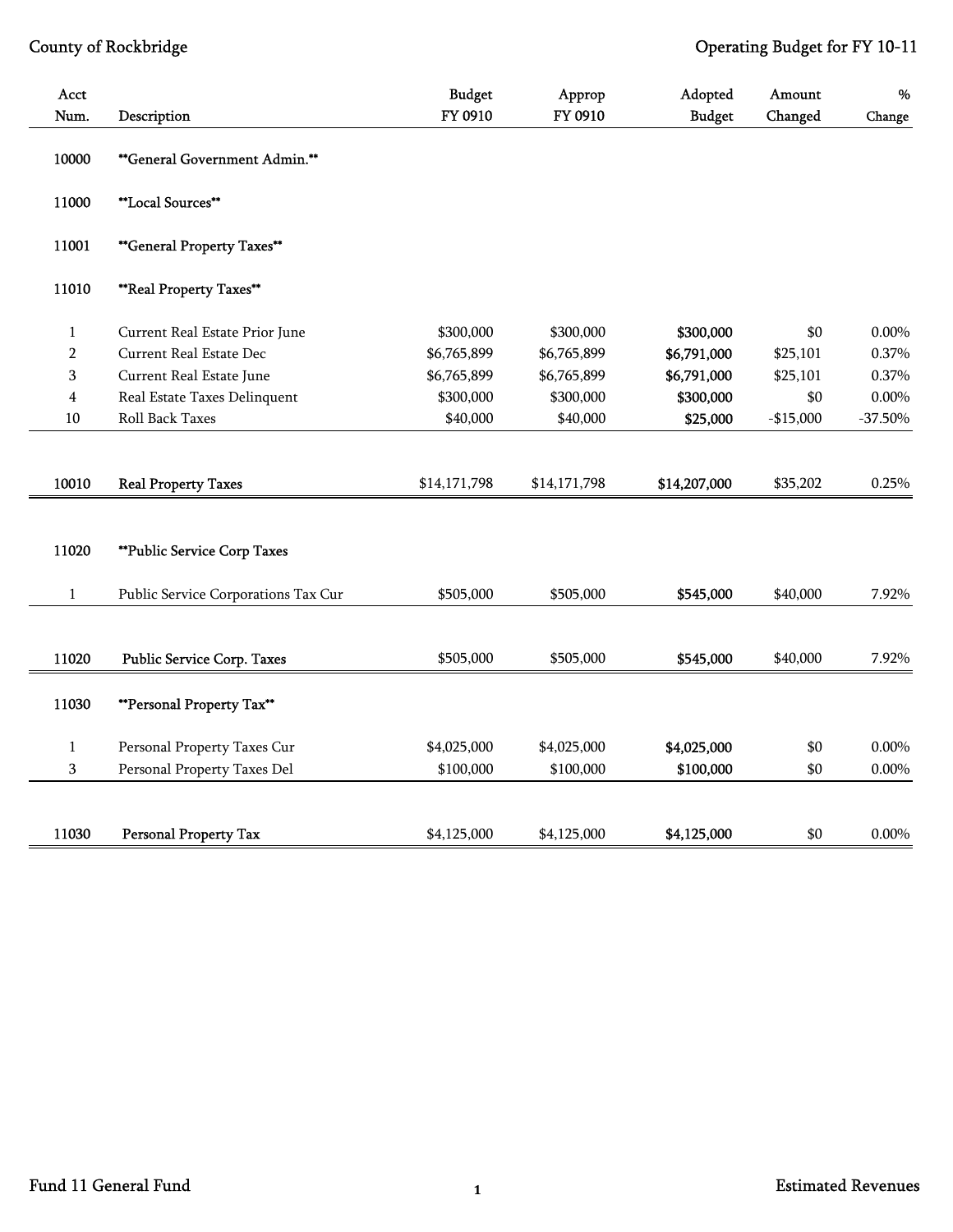| Acct           |                                   | <b>Budget</b> | Approp    | Adopted       | Amount     | %         |
|----------------|-----------------------------------|---------------|-----------|---------------|------------|-----------|
| Num.           | Description                       | FY 0910       | FY 0910   | <b>Budget</b> | Changed    | Change    |
| 11040          | **Machinery and Tools Tax**       |               |           |               |            |           |
| 1              | Machinery and Tools Tax Cur       | \$270,000     | \$270,000 | \$285,000     | \$15,000   | 5.56%     |
| 3              | Machinery and Tools Tax Del       | \$2,000       | \$2,000   | \$2,000       | \$0        | $0.00\%$  |
|                |                                   |               |           |               |            |           |
| 11040          | Machinery and Tools Tax           | \$272,000     | \$272,000 | \$287,000     | \$15,000   | 5.51%     |
|                |                                   |               |           |               |            |           |
| 11050          | **Mobile Home Taxes**             |               |           |               |            |           |
| 1              | Mobile Home Tax Cur               | \$41,000      | \$41,000  | \$41,000      | \$0        | $0.00\%$  |
| $\mathbf{3}$   | Mobile Home Tax Del               | \$1,500       | \$1,500   | \$1,500       | \$0        | $0.00\%$  |
|                |                                   |               |           |               |            |           |
| 11050          | Mobile Home Tax                   | \$42,500      | \$42,500  | \$42,500      | \$0        | $0.00\%$  |
|                |                                   |               |           |               |            |           |
| 11060          | <b>**Penalties and Interest**</b> |               |           |               |            |           |
| $\mathbf{1}$   | Penalties                         | \$175,000     | \$175,000 | \$150,000     | $-$25,000$ | $-14.29%$ |
| $\overline{2}$ | Late Filing Fees                  | \$70,000      | \$70,000  | \$100,000     | \$30,000   | 42.86%    |
| 10             | Interest                          | \$70,000      | \$70,000  | \$70,000      | \$0        | $0.00\%$  |
|                |                                   |               |           |               |            |           |
| 11060          | <b>Penalties and Interest</b>     | \$315,000     | \$315,000 | \$320,000     | \$5,000    | 1.59%     |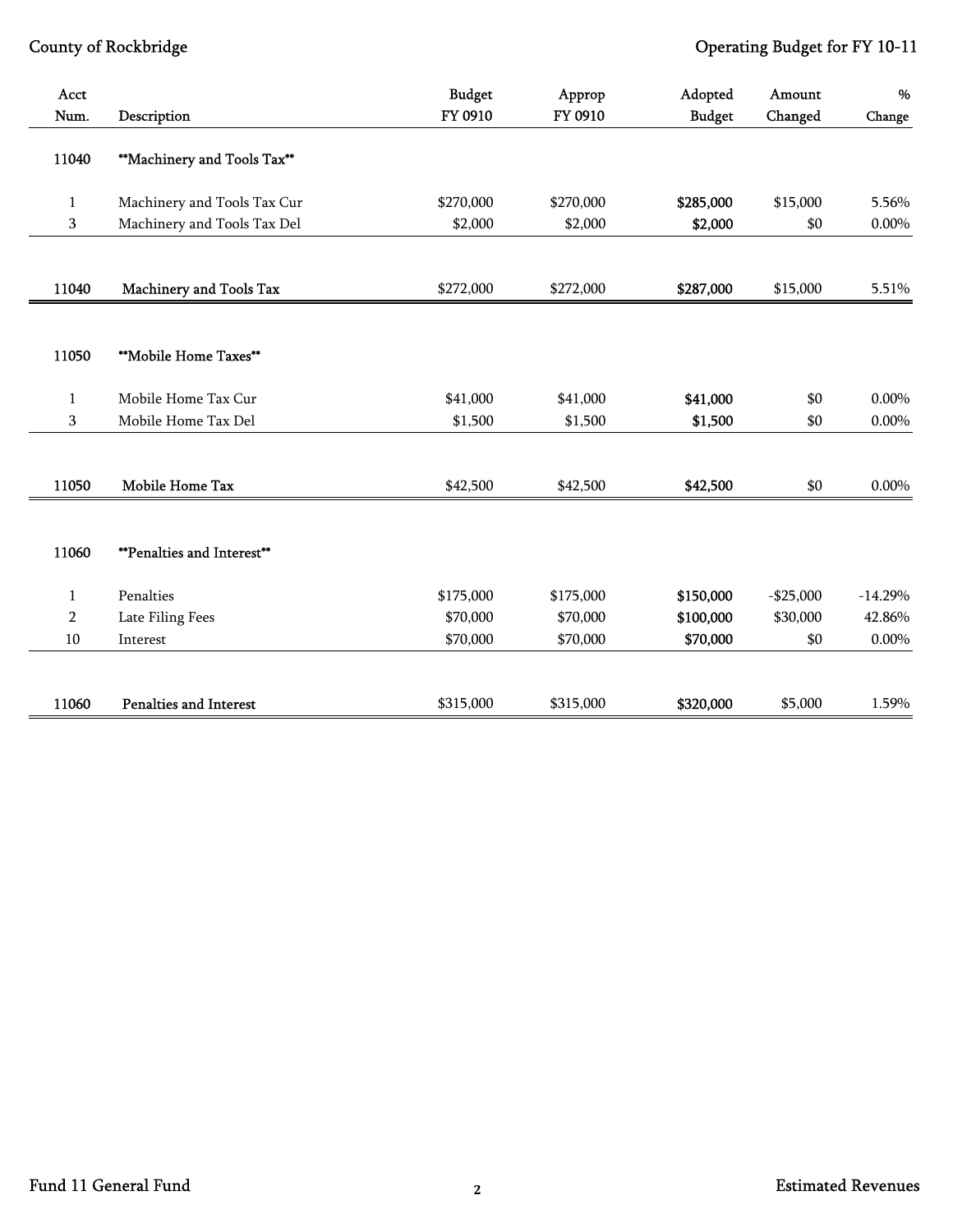| Acct<br>Num. | Description               | <b>Budget</b><br>FY 0910 | Approp<br>FY 0910 | Adopted<br><b>Budget</b> | Amount<br>Changed | %<br>Change       |
|--------------|---------------------------|--------------------------|-------------------|--------------------------|-------------------|-------------------|
| 11080        | ** Collection Fees **     |                          |                   |                          |                   |                   |
| 10           | <b>Collection Fees</b>    | \$0                      | \$0               | \$0                      | \$0               | $\qquad \qquad -$ |
| <b>XXXX</b>  | Treasurer Service Charges | \$0                      | $\bf{0}$          | 1000                     | \$1,000           | $-\,-$            |
|              |                           |                          |                   |                          |                   |                   |
| 11080        | <b>Collection Fees</b>    | \$0                      | \$0               | \$1,000                  | \$1,000           | $\qquad \qquad -$ |
|              |                           |                          |                   |                          |                   |                   |
| 11000        | <b>General Property</b>   | \$19,431,298             | \$19,431,298      | \$19,527,500             | \$96,202          | 0.50%             |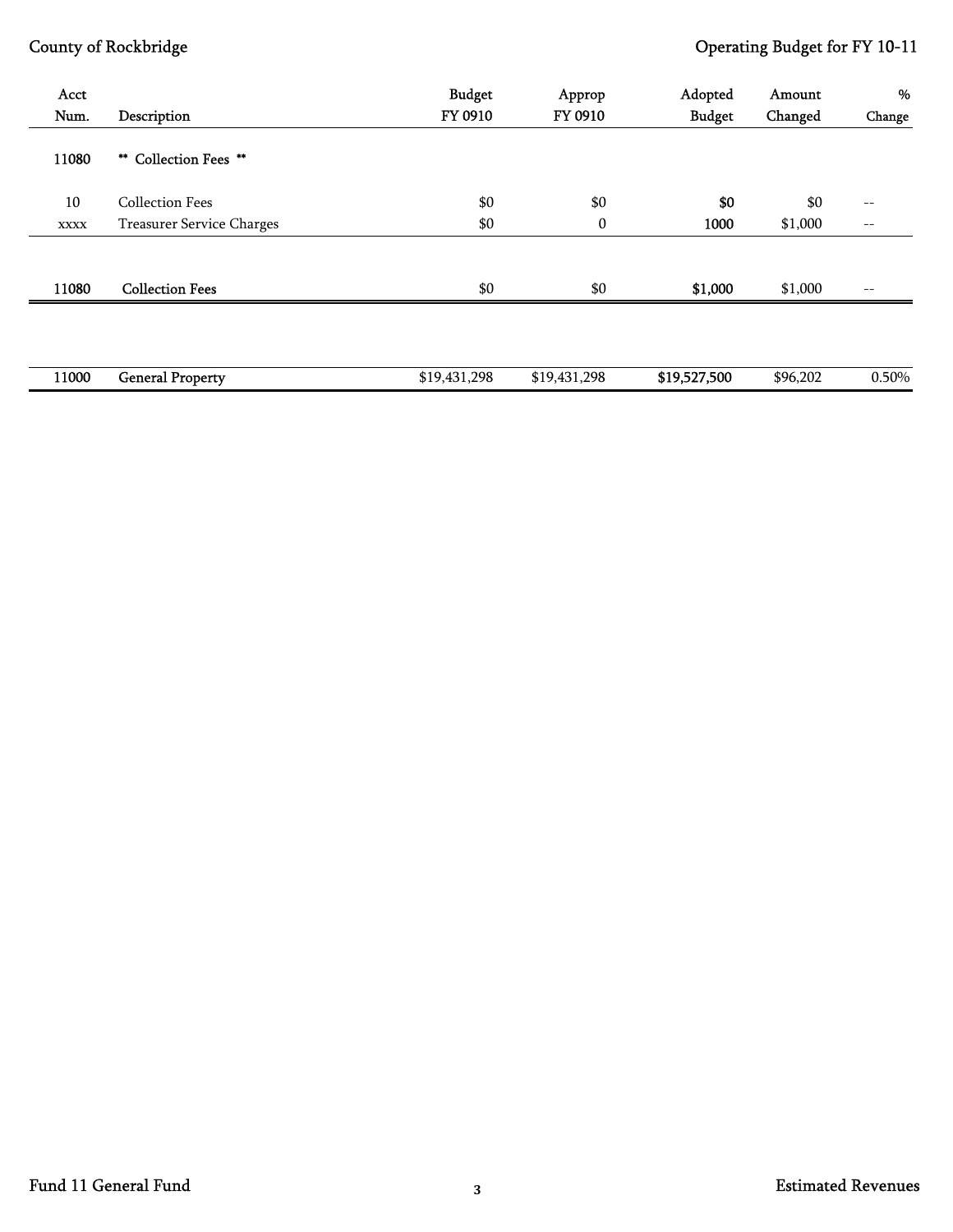| Acct                    |                                   | <b>Budget</b> | Approp      | Adopted       | Amount     | %        |
|-------------------------|-----------------------------------|---------------|-------------|---------------|------------|----------|
| Num.                    | Description                       | FY 0910       | FY 0910     | <b>Budget</b> | Changed    | Change   |
| 12000                   | **Other Local Taxes**             |               |             |               |            |          |
| 12010                   | **Local Sales and Use Taxes**     |               |             |               |            |          |
| $\mathbf{1}$            | Local 1% Sales Tax                | \$2,495,000   | \$2,495,000 | \$2,450,000   | $-$45,000$ | $-1.80%$ |
| $\overline{2}$          | Meal Tax                          | \$1,289,500   | \$1,289,500 | \$1,255,000   | $-$34,500$ | $-2.68%$ |
| 3                       | Lodging Tax                       | \$400,000     | \$400,000   | \$412,000     | \$12,000   | 3.00%    |
| $\overline{\mathbf{4}}$ | Lodging Tax Tourism               | \$400,000     | \$400,000   | \$412,000     | \$12,000   | 3.00%    |
| 5                       | Lodging Tax Horse Center          | \$400,000     | \$400,000   | \$412,000     | \$12,000   | 3.00%    |
|                         |                                   |               |             |               |            |          |
| 12010                   | Sales and Use Tax                 | \$4,984,500   | \$4,984,500 | \$4,941,000   | $-$43,500$ | $-0.87%$ |
| 12020                   | <b>**Other Taxes Utilities**</b>  |               |             |               |            |          |
| $\overline{2}$          | <b>Utility Tax</b>                | \$485,000     | \$485,000   | \$490,000     | \$5,000    | 1.03%    |
| $\overline{\mathbf{4}}$ | Consumption Tax                   | \$60,000      | \$60,000    | \$60,000      | \$0        | $0.00\%$ |
| 5                       | Communications Tax                | \$1,024,000   | \$1,024,000 | \$1,024,000   | \$0        | $0.00\%$ |
|                         |                                   |               |             |               |            |          |
| 12020                   | <b>Other Taxes Utilities</b>      | \$1,569,000   | \$1,569,000 | \$1,574,000   | \$5,000    | 0.32%    |
|                         |                                   |               |             |               |            |          |
| 12030                   | <b>**Business License Taxes**</b> |               |             |               |            |          |
| $\mathbf{1}$            | <b>BPOL Tax</b>                   | \$800,000     | \$800,000   | \$855,000     | \$55,000   | 6.88%    |
|                         |                                   |               |             |               |            |          |
| 12030                   | <b>Business License Tax</b>       | \$800,000     | \$800,000   | \$855,000     | \$55,000   | 6.88%    |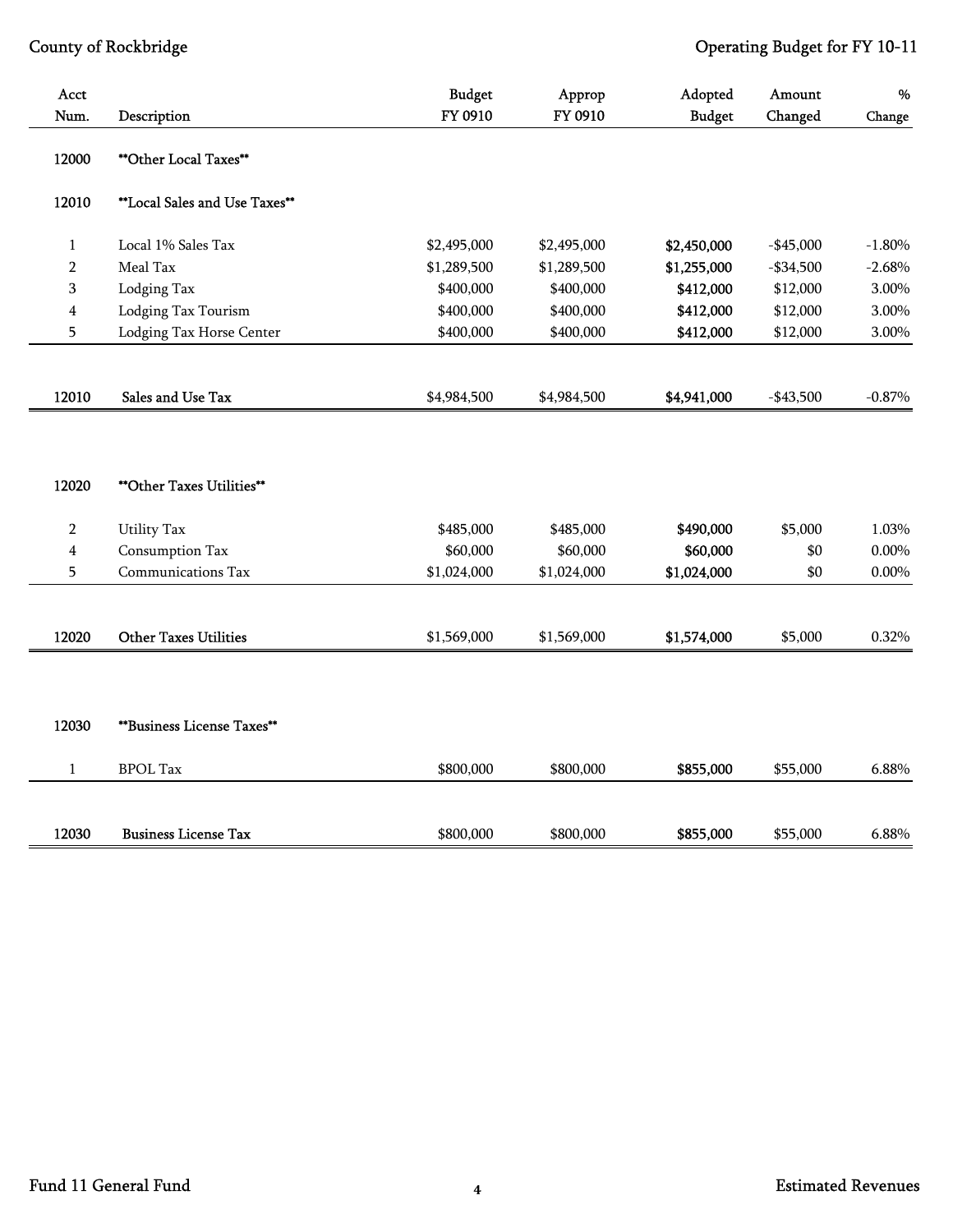| Acct<br>Num. | Description                        | <b>Budget</b><br>FY 0910 | Approp<br>FY 0910 | Adopted<br><b>Budget</b> | Amount<br>Changed | $\%$<br>${\bf Change}$ |
|--------------|------------------------------------|--------------------------|-------------------|--------------------------|-------------------|------------------------|
| 12040        | **Franchise Taxes**                |                          |                   |                          |                   |                        |
| $\mathbf{1}$ | Bank Franchise Tax                 | \$110,000                | \$110,000         | \$110,000                | \$0               | $0.00\%$               |
|              |                                    |                          |                   |                          |                   |                        |
| 12040        | <b>Franchise Taxes</b>             | \$110,000                | \$110,000         | \$110,000                | \$0               | $0.00\%$               |
|              |                                    |                          |                   |                          |                   |                        |
| 12050        | **Motor Vehicle Taxes**            |                          |                   |                          |                   |                        |
| $\mathbf{1}$ | County Auto Tags                   | \$570,000                | \$570,000         | \$570,000                | \$0               | $0.00\%$               |
| 12050        | <b>Motor Vehicle Taxes</b>         | \$570,000                | \$570,000         | \$570,000                | \$0               | 0.00%                  |
|              |                                    |                          |                   |                          |                   |                        |
| 12070        | **Taxes On Recordation and Wills** |                          |                   |                          |                   |                        |
| $\mathbf{1}$ | County Recordation Tax             | \$210,000                | \$210,000         | \$220,000                | \$10,000          | 4.76%                  |
| 12070        | Taxes on Recordation and Wills     | \$210,000                | \$210,000         | \$220,000                | \$10,000          | 4.76%                  |
| 12080        | **E-911 Surcharge**                |                          |                   |                          |                   |                        |
| $\mathbf{1}$ | E-911 Surcharge                    | $\$0$                    | $\$0$             | $\$0$                    | \$0               | $- \, -$               |
| 12070        | Taxes on Recordation and Wills     | \$0                      | \$0               | \$0                      | $\$0$             | $- \, -$               |
| 12000        | Other Local Taxes                  | \$8,243,500              | \$8,243,500       | \$8,270,000              | \$26,500          | 0.32%                  |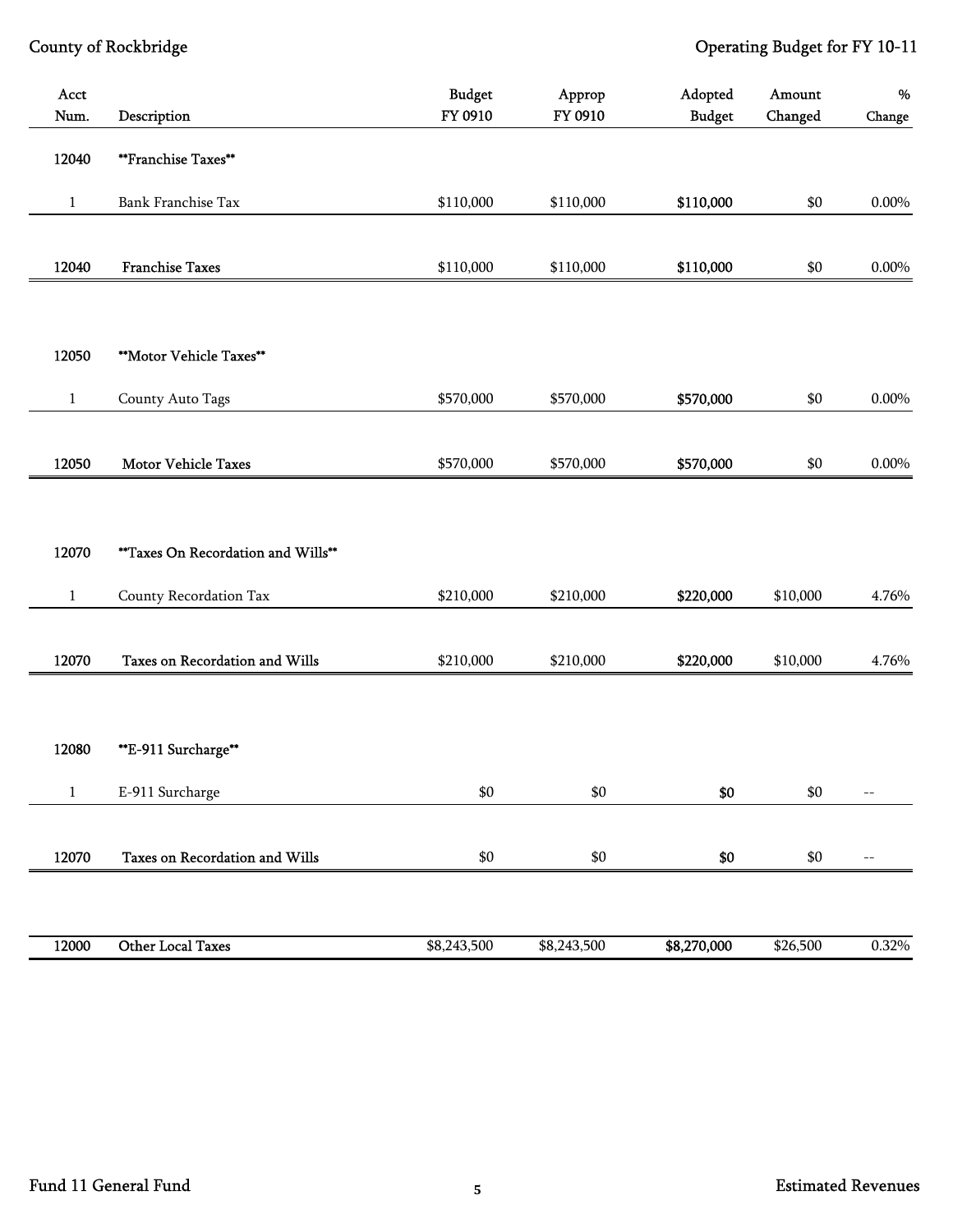| Acct<br>Num.   | Description                       | <b>Budget</b><br>FY 0910 | Approp<br>FY 0910 | Adopted<br><b>Budget</b> | Amount<br>Changed | %<br>Change |
|----------------|-----------------------------------|--------------------------|-------------------|--------------------------|-------------------|-------------|
| 13000          | **Permits, Fees, Etc.**           |                          |                   |                          |                   |             |
| 13010          | ** Animal Licenses**              |                          |                   |                          |                   |             |
| $\mathbf{1}$   | Dog Tags                          | \$8,800                  | \$8,800           | \$8,800                  | \$0               | $0.00\%$    |
|                |                                   |                          |                   |                          |                   |             |
| 13010          | <b>Animal License</b>             | \$8,800                  | \$8,800           | \$8,800                  | \$0               | $0.00\%$    |
| 13030          | **Permits and Other Licenses**    |                          |                   |                          |                   |             |
| 1              | Land Use Application Fees         | \$3,000                  | \$3,000           | \$3,000                  | \$0               | 0.00%       |
| $\overline{2}$ | <b>Transfer Fees</b>              | \$1,100                  | \$1,100           | \$1,100                  | \$0               | $0.00\%$    |
| $\overline{4}$ | <b>Building Permit Fees</b>       | \$200,000                | \$200,000         | \$200,000                | \$0               | $0.00\%$    |
| 6              | Zoning Administration Fees        | \$21,000                 | \$21,000          | \$21,000                 | \$0               | $0.00\%$    |
| 7              | <b>Telecom Fees</b>               | \$6,000                  | \$6,000           | \$6,000                  | \$0               | $0.00\%$    |
| 13030          | <b>Permits and Other Licenses</b> | \$231,100                | \$231,100         | \$231,100                | \$0               | $0.00\%$    |
|                |                                   |                          |                   |                          |                   |             |

| 13000 | Permit and<br>∡ Fees | \$239,900<br>___ | \$239.900<br>، / ۱۳ | \$239,900 | ሐሰ<br>æч | $0.00\%$ |
|-------|----------------------|------------------|---------------------|-----------|----------|----------|
|       |                      |                  |                     |           |          |          |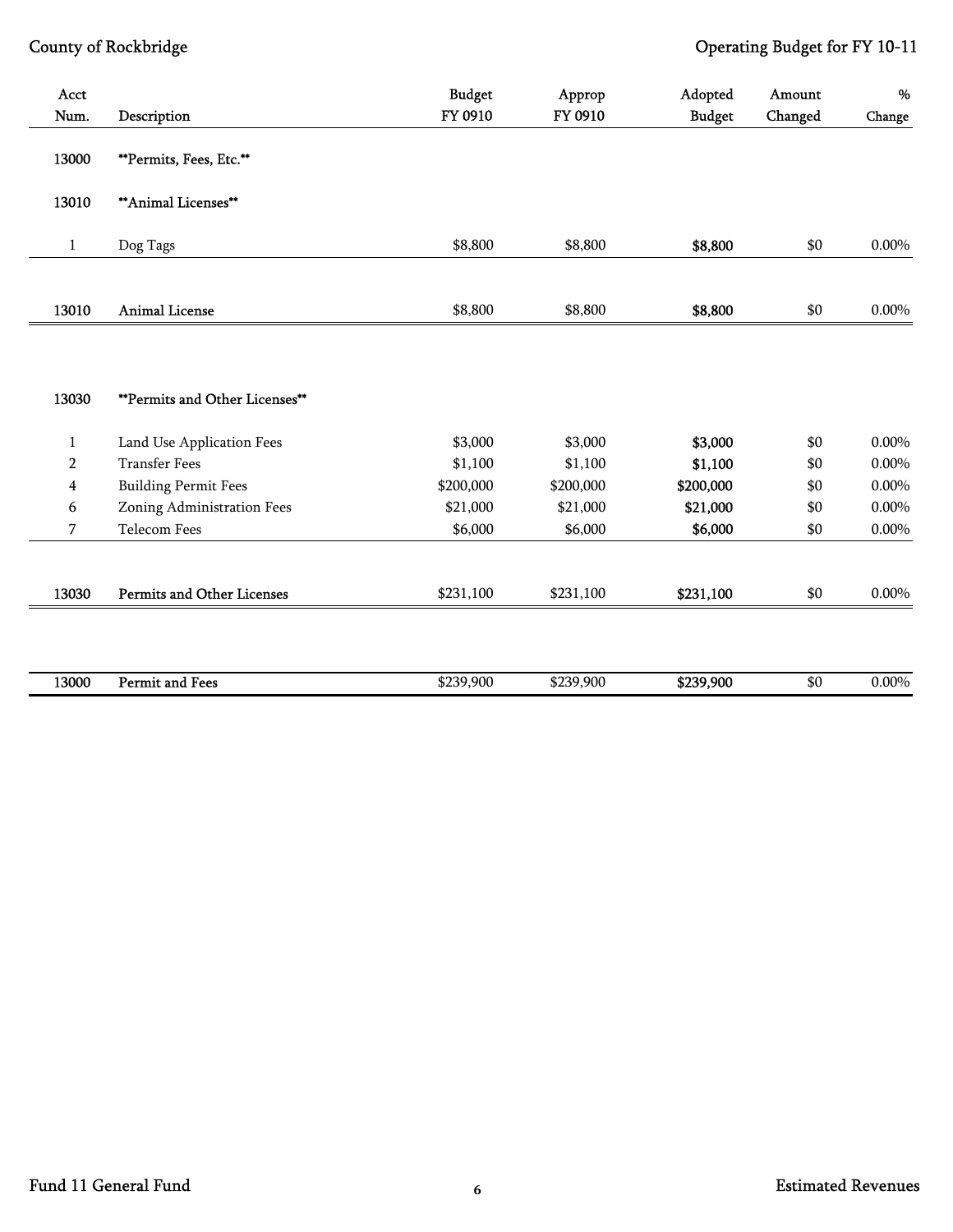| Acct<br>Num.   | Description                      | <b>Budget</b><br>FY 0910 | Approp<br>FY 0910 | Adopted<br><b>Budget</b> | Amount<br>Changed | %<br>Change |
|----------------|----------------------------------|--------------------------|-------------------|--------------------------|-------------------|-------------|
| 14000          | <b>**Fines and Forfeitures**</b> |                          |                   |                          |                   |             |
|                |                                  |                          |                   |                          |                   |             |
| 14010          | <b>**Fines and Forfeitures**</b> |                          |                   |                          |                   |             |
| $\mathbf{1}$   | Fines                            | \$150,000                | \$150,000         | \$150,000                | \$0               | 0.00%       |
| $\overline{2}$ | Parking Ticket Fines             | \$150                    | \$150             | \$150                    | \$0               | 0.00%       |
| 3              | <b>Administrative Fines</b>      | \$200                    | \$200             | \$1,800                  | \$1,600           | 800%        |
| 14010          | <b>Fines and Forfeitures</b>     | \$150,350                | \$150,350         | \$151,950                | \$1,600           | 1.06%       |
|                |                                  |                          |                   |                          |                   |             |
| 14000          | <b>Fines and Forfeitures</b>     | \$150,350                | \$150,350         | \$151,950                | \$1,600           | 1.06%       |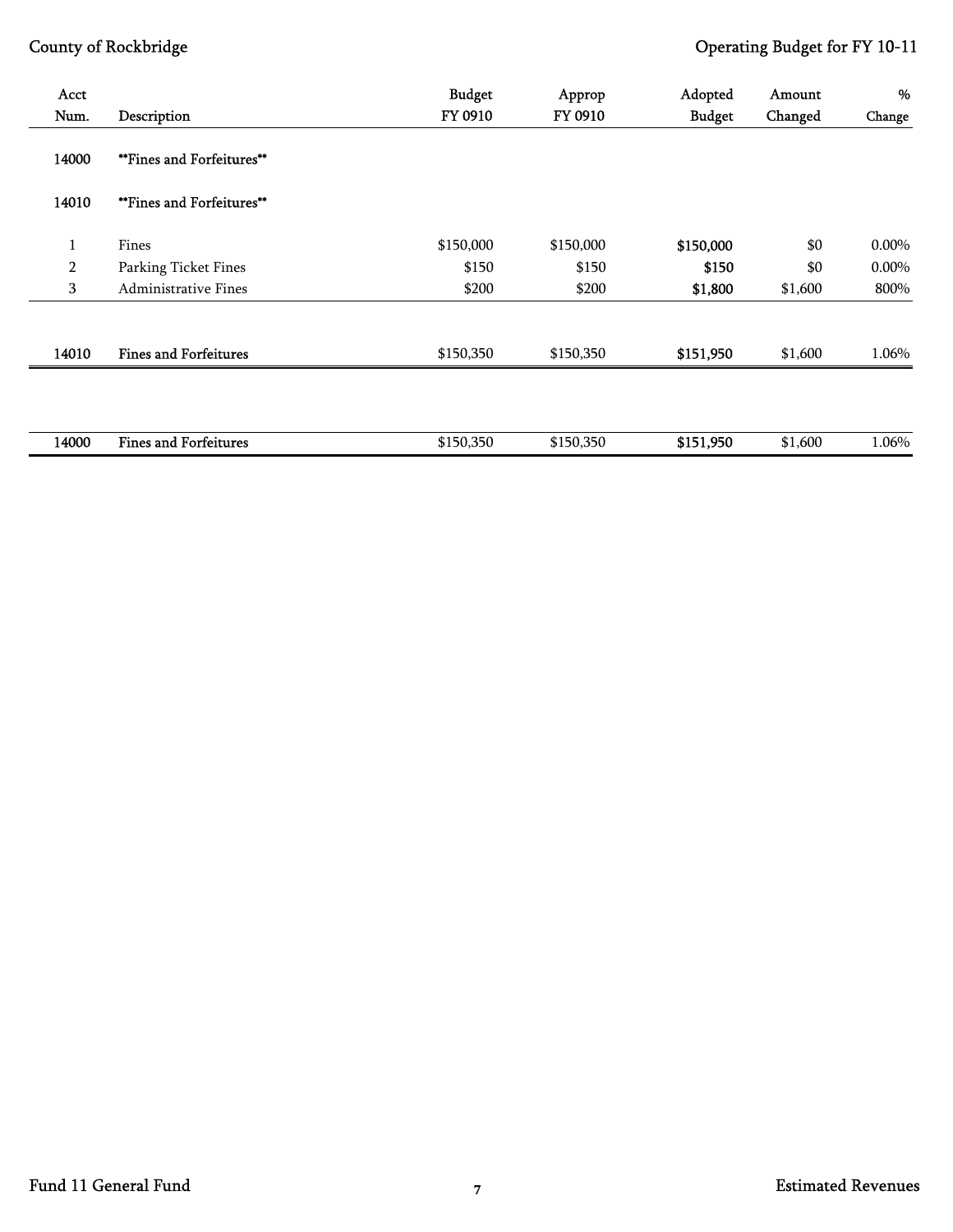| Acct<br>Num.   | Description                        | <b>Budget</b><br>FY 0910 | Approp<br>FY 0910 | Adopted<br><b>Budget</b> | Amount<br>Changed | %<br>Change |
|----------------|------------------------------------|--------------------------|-------------------|--------------------------|-------------------|-------------|
|                |                                    |                          |                   |                          |                   |             |
| 15000          | **Revenue From Use of Money/Prop** |                          |                   |                          |                   |             |
| 15010          | **Revenue From Use of Money**      |                          |                   |                          |                   |             |
| $\mathbf{1}$   | Interest On Investments            | \$200,000                | \$200,000         | \$175,000                | $-$ \$25,000      | $-12.50%$   |
|                |                                    |                          |                   |                          |                   |             |
| 15010          | <b>Revenue From Use of Money</b>   | \$200,000                | \$200,000         | \$175,000                | $-$ \$25,000      | $-12.50%$   |
|                |                                    |                          |                   |                          |                   |             |
|                |                                    |                          |                   |                          |                   |             |
| 15020          | **Revenue From Use of Property**   |                          |                   |                          |                   |             |
| $\mathbf{1}$   | Rental of County Property          | \$13,000                 | \$13,000          | \$13,000                 | \$0               | 0.00%       |
| $\overline{4}$ | Rentals To Landfill                | \$87,000                 | \$87,000          | \$17,464                 | $-$ \$69,536      | $-79.93\%$  |
|                |                                    |                          |                   |                          |                   |             |
| 15020          | <b>Revenue Use of Property</b>     | \$100,000                | \$100,000         | \$30,464                 | $-$ \$69,536      | $-69.54%$   |
|                |                                    |                          |                   |                          |                   |             |
|                |                                    |                          |                   |                          |                   |             |
| 15000          | Revenue Use of Money/Property      | \$300,000                | \$300,000         | \$205,464                | $-$ \$94,536      | $-31.51%$   |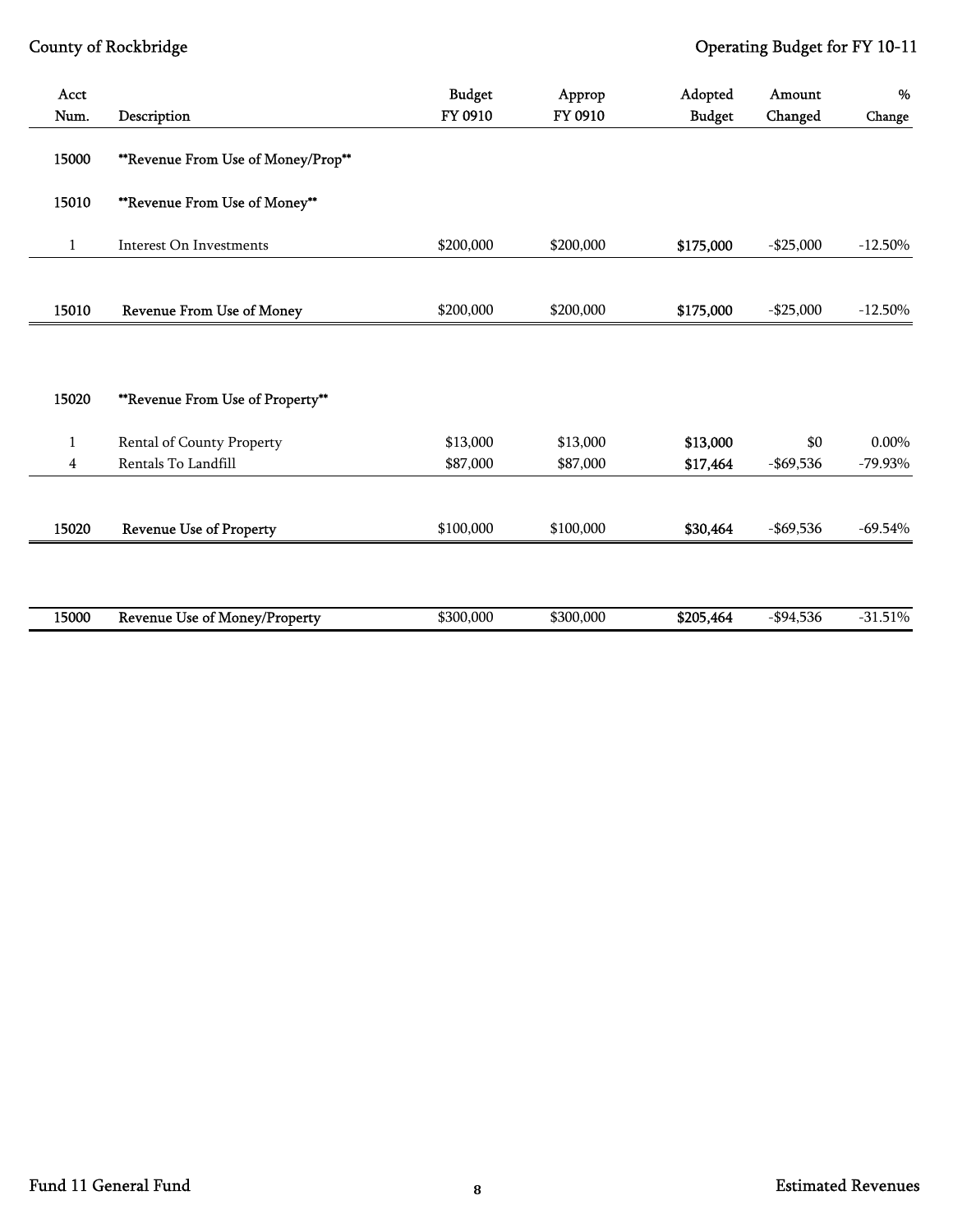| Acct<br>Num.   | Description                              | <b>Budget</b><br>FY 0910 | Approp<br>FY 0910 | Adopted<br><b>Budget</b> | Amount<br>Changed | $\%$<br>Change           |
|----------------|------------------------------------------|--------------------------|-------------------|--------------------------|-------------------|--------------------------|
|                |                                          |                          |                   |                          |                   |                          |
| 16000          | **Charges For Services**                 |                          |                   |                          |                   |                          |
| 16010          | <b>**Court Costs**</b>                   |                          |                   |                          |                   |                          |
| 1              | Excess Fees Clerk of the Circuit Ct      | \$10,000                 | \$10,000          | \$10,000                 | \$0               | $0.00\%$                 |
| $\overline{2}$ | <b>Sheriff's Fees</b>                    | \$4,500                  | \$4,500           | \$9,000                  | \$4,500           | 100%                     |
| 5              | Court House Maintenance Fees             | \$29,000                 | \$29,000          | \$29,000                 | \$0               | 0.00%                    |
| 6              | <b>Erosion Sediment Control Fees</b>     | \$2,500                  | \$2,500           | \$10,000                 | \$7,500           | 300%                     |
| 7              | Court House Security Fee                 | \$110,000                | \$110,000         | \$115,000                | \$5,000           | 4.55%                    |
| 8              | <b>CNA</b> Fee                           | \$850                    | \$850             | \$850                    | \$0               | $0.00\%$                 |
| 10             | Court Appointed Attorney Fee             | \$100                    | \$100             | \$100                    | \$0               | $0.00\%$                 |
| <b>XXXX</b>    | Court Construction Fee                   | \$0                      | \$0               | \$30,000                 | \$30,000          | $\overline{\phantom{m}}$ |
| 16010          | <b>Court Cost</b>                        | \$156,950                | \$156,950         | \$203,950                | \$47,000          | 29.95%                   |
|                |                                          |                          |                   |                          |                   |                          |
| 16020          | **Charges For Comm. Atty.**              |                          |                   |                          |                   |                          |
| $\mathbf{1}$   | Commonwealth Atty. Fees                  | \$2,000                  | \$2,000           | \$2,000                  | \$0               | $0.00\%$                 |
| 16020          | <b>Charges for Commonwealth Attorney</b> | \$2,000                  | \$2,000           | \$2,000                  | \$0               | $0.00\%$                 |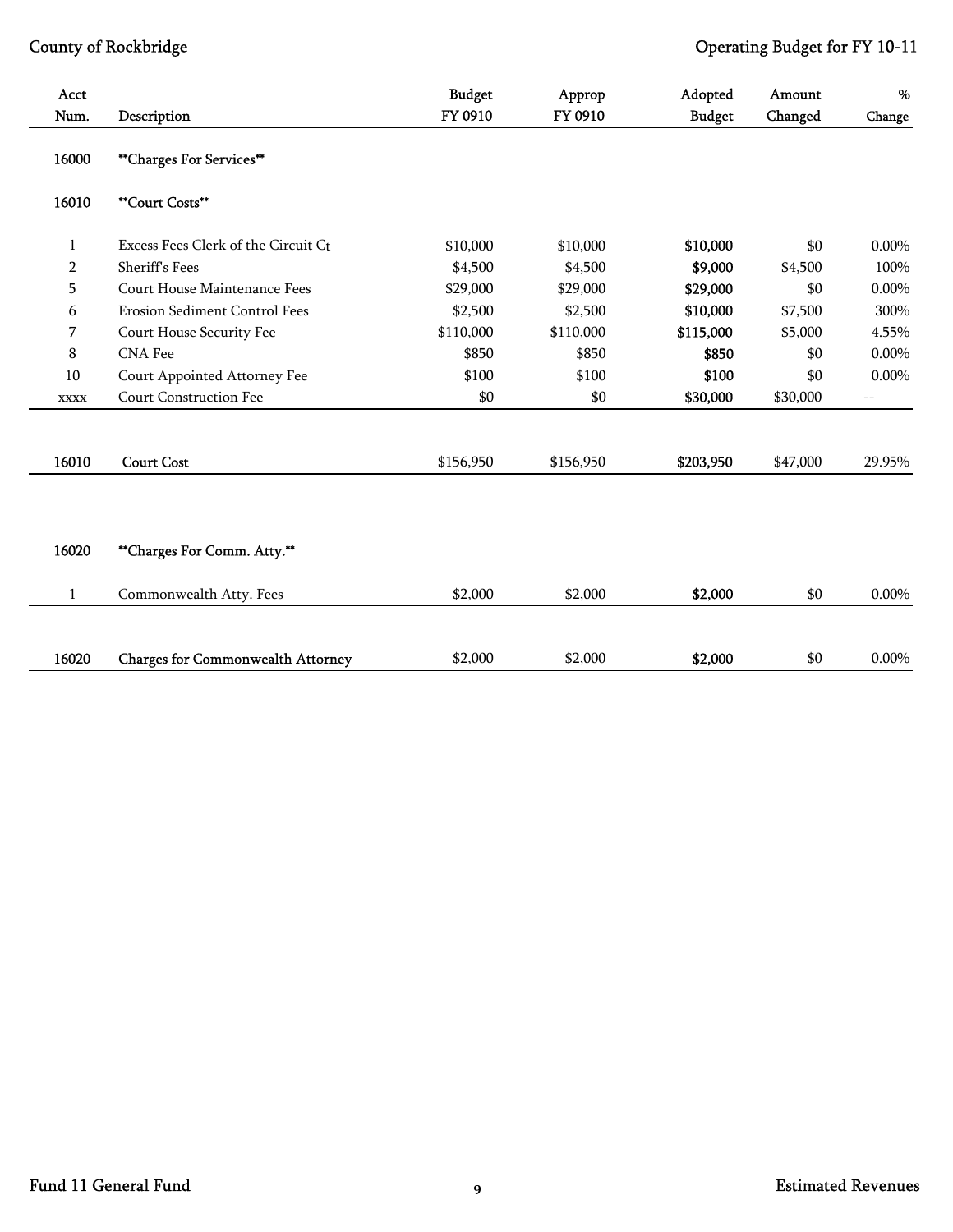| Acct           |                                      | <b>Budget</b> | Approp    | Adopted       | Amount     | %                                             |
|----------------|--------------------------------------|---------------|-----------|---------------|------------|-----------------------------------------------|
| Num.           | Description                          | FY 0910       | FY 0910   | <b>Budget</b> | Changed    | Change                                        |
| 16130          | **Charges Parks and Recreation**     |               |           |               |            |                                               |
| $\mathbf{1}$   | Fees Lake Robertson Camping, Boats   | \$60,000      | \$60,000  | \$70,000      | \$10,000   | 16.67%                                        |
| $\overline{2}$ | Swimming Fees Lake Robertson Pool    | \$15,000      | \$15,000  | \$15,000      | \$0        | $0.00\%$                                      |
| 3              | Swimming Fees Fairfield Pool         | \$12,000      | \$12,000  | \$12,000      | \$0        | 0.00%                                         |
| 4              | Other Rec. Fees Classes, Leagues     | \$0           | \$0       | \$100         | \$100      | $\mathord{\hspace{1pt}\text{--}\hspace{1pt}}$ |
|                |                                      |               |           |               |            |                                               |
| 16130          | <b>Charges Parks and Recreations</b> | \$87,000      | \$87,000  | \$97,100      | \$10,100   | 11.61%                                        |
| 16140          | <b>Charges Transportation Garage</b> |               |           |               |            |                                               |
| $\mathbf{1}$   | School Board Transportation          | \$365,000     | \$365,000 | \$325,000     | $-$40,000$ | $-10.96%$                                     |
| $\overline{2}$ | School Board Other                   | \$68,800      | \$68,800  | \$65,000      | $- $3,800$ | $-5.52%$                                      |
| 3              | Public Service Authority             | \$14,100      | \$14,100  | \$14,100      | \$0        | 0.00%                                         |
| 4              | Sanitary Landfill                    | \$7,500       | \$7,500   | \$5,000       | $-$2,500$  | $-33.33%$                                     |
| 12             | <b>RATS</b>                          | \$83,000      | \$83,000  | \$80,000      | $-$3,000$  | $-3.61%$                                      |
| 17             | Jail Commission                      | \$4,650       | \$4,650   | \$4,650       | \$0        | $0.00\%$                                      |
| 19             | Regional Recycling                   | \$1,145       | \$1,145   | \$1,145       | \$0        | 0.00%                                         |
| 20             | Other Agencies                       | \$500         | \$500     | \$3,000       | \$2,500    | 500%                                          |
| 16140          | <b>Charges Transportation Garage</b> | \$544,695     | \$544,695 | \$497,895     | $-$46,800$ | $-8.59%$                                      |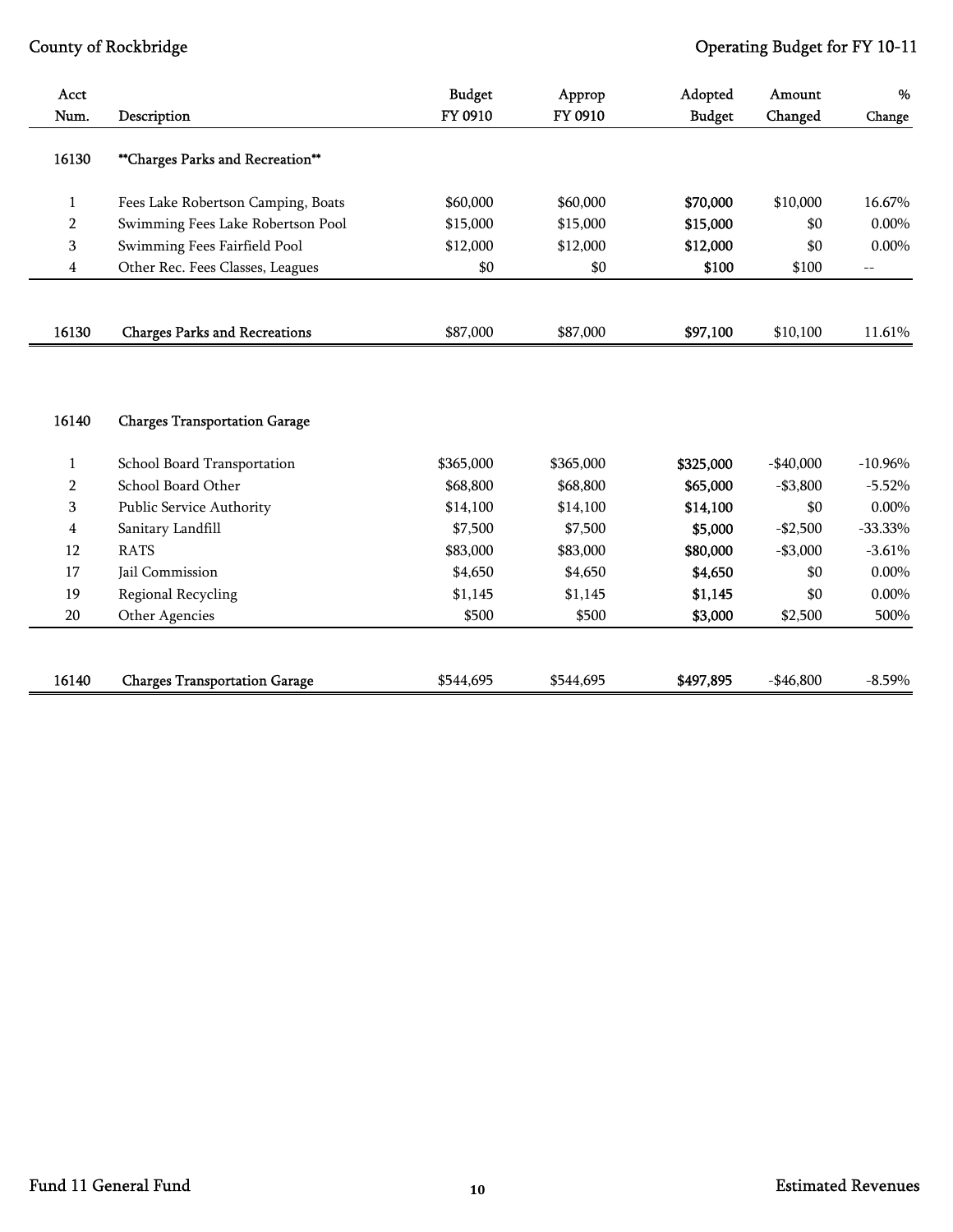| Acct           |                                       | <b>Budget</b> | Approp      | Adopted       | Amount       | %          |
|----------------|---------------------------------------|---------------|-------------|---------------|--------------|------------|
| Num.           | Description                           | FY 0910       | FY 0910     | <b>Budget</b> | Changed      | Change     |
| 16160          | <b>**Other Charges For Services**</b> |               |             |               |              |            |
| $\overline{2}$ | Solid Waste Disposal Fees Bus & Ind   | \$600,000     | \$600,000   | \$525,000     | $-$ \$75,000 | $-12.50\%$ |
| $\overline{4}$ | Consolidate Share Buena Vista         | \$23,400      | \$23,400    | \$23,400      | \$0          | $0.00\%$   |
| 5              | Reimb. Tire Disposal Fees             | \$15,000      | \$15,000    | \$8,000       | $- $7,000$   | $-46.67%$  |
|                |                                       |               |             |               |              |            |
| 16160          | <b>Other Charges for Services</b>     | \$638,400     | \$638,400   | \$556,400     | $-$ \$82,000 | $-12.84%$  |
|                |                                       |               |             |               |              |            |
| 16000          | <b>Charges for Services</b>           | \$1,429,045   | \$1,429,045 | \$1,357,345   | $-$ \$71,700 | $-5.02%$   |
|                |                                       |               |             |               |              |            |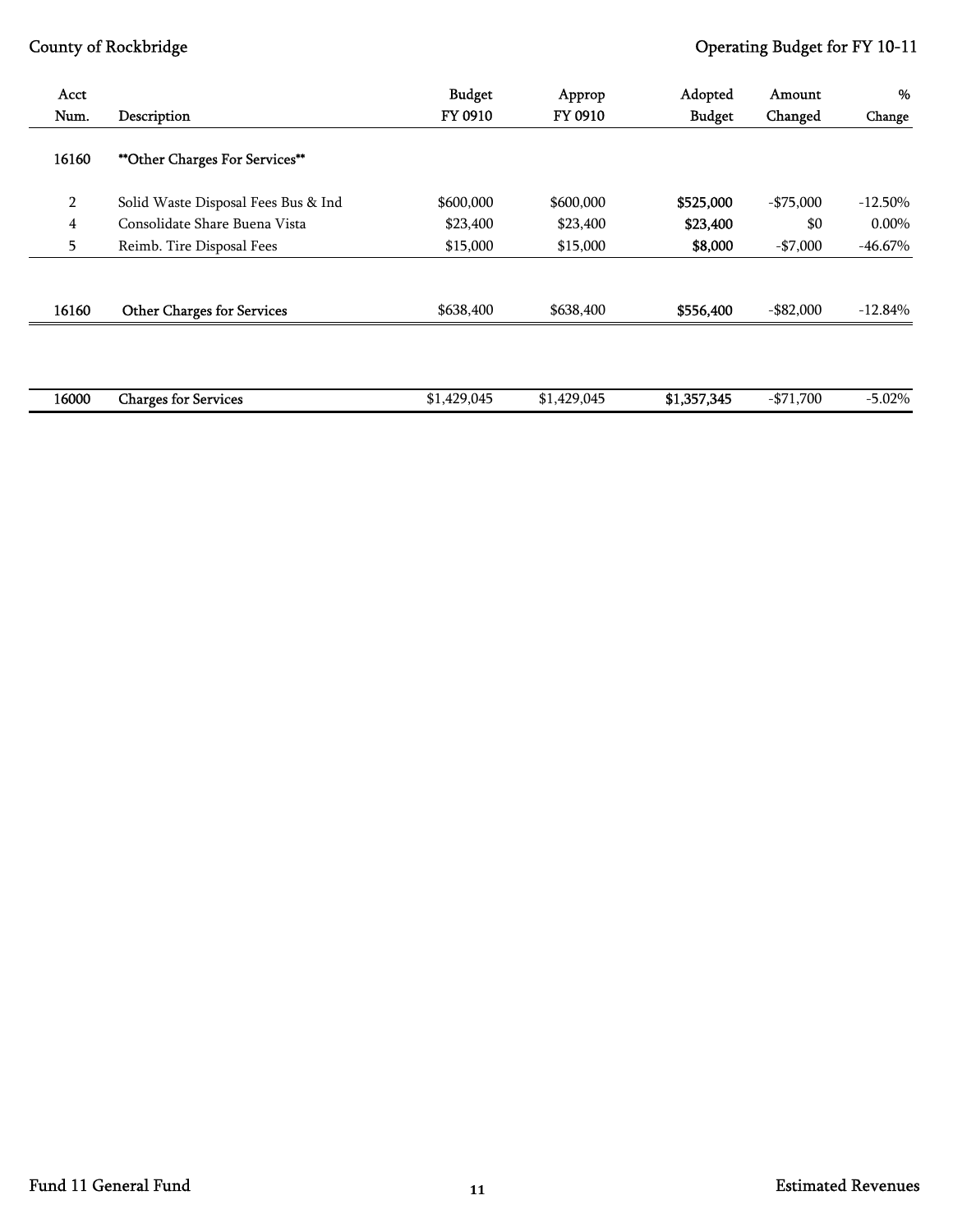| Acct<br>Num.   | Description                        | <b>Budget</b><br>FY 0910 | Approp<br>FY 0910 | Adopted<br><b>Budget</b> | Amount<br>Changed | %<br>Change |
|----------------|------------------------------------|--------------------------|-------------------|--------------------------|-------------------|-------------|
| 18000          | **Miscellaneous Revenues**         |                          |                   |                          |                   |             |
| 18990          | **Miscellaneous Revenues**         |                          |                   |                          |                   |             |
| $\mathbf 1$    | Sale of Supplies                   | \$4,500                  | \$4,500           | \$4,500                  | \$0               | $0.00\%$    |
| $\overline{4}$ | Sale of Equipment                  | \$0                      | \$0               | \$0                      | \$0               | $--$        |
| 5              | Sale of Concessions Fairfield Pool | \$350                    | \$350             | \$0                      | $-$ \$350         | $-100%$     |
| 8              | Patrons Refunds and Rebates        | \$5,000                  | \$5,000           | \$5,000                  | \$0               | 0.00%       |
| 9              | Sale of Concessions Lake Robertson | \$10,000                 | \$10,000          | \$10,500                 | \$500             | 5.00%       |
| 12             | Regional IDA Tax Share Payment     | \$26,000                 | \$26,000          | \$26,000                 | \$0               | 0.00%       |
| 13             | Sale of GIS Products               | \$2,500                  | \$2,500           | \$2,500                  | \$0               | $0.00\%$    |
| 19             | Agriculture Grant (Dow Chemical)   | \$0                      | \$0               | \$0                      | \$0               | $--$        |
| 18000          | <b>Miscellaneous Revenues</b>      | \$48,350                 | \$48,350          | \$48,500                 | \$150             | 0.31%       |
|                |                                    |                          |                   |                          |                   |             |
| 18000          | <b>Miscellaneous Revenues</b>      | \$48,350                 | \$48,350          | \$48,500                 | \$150             | \$0         |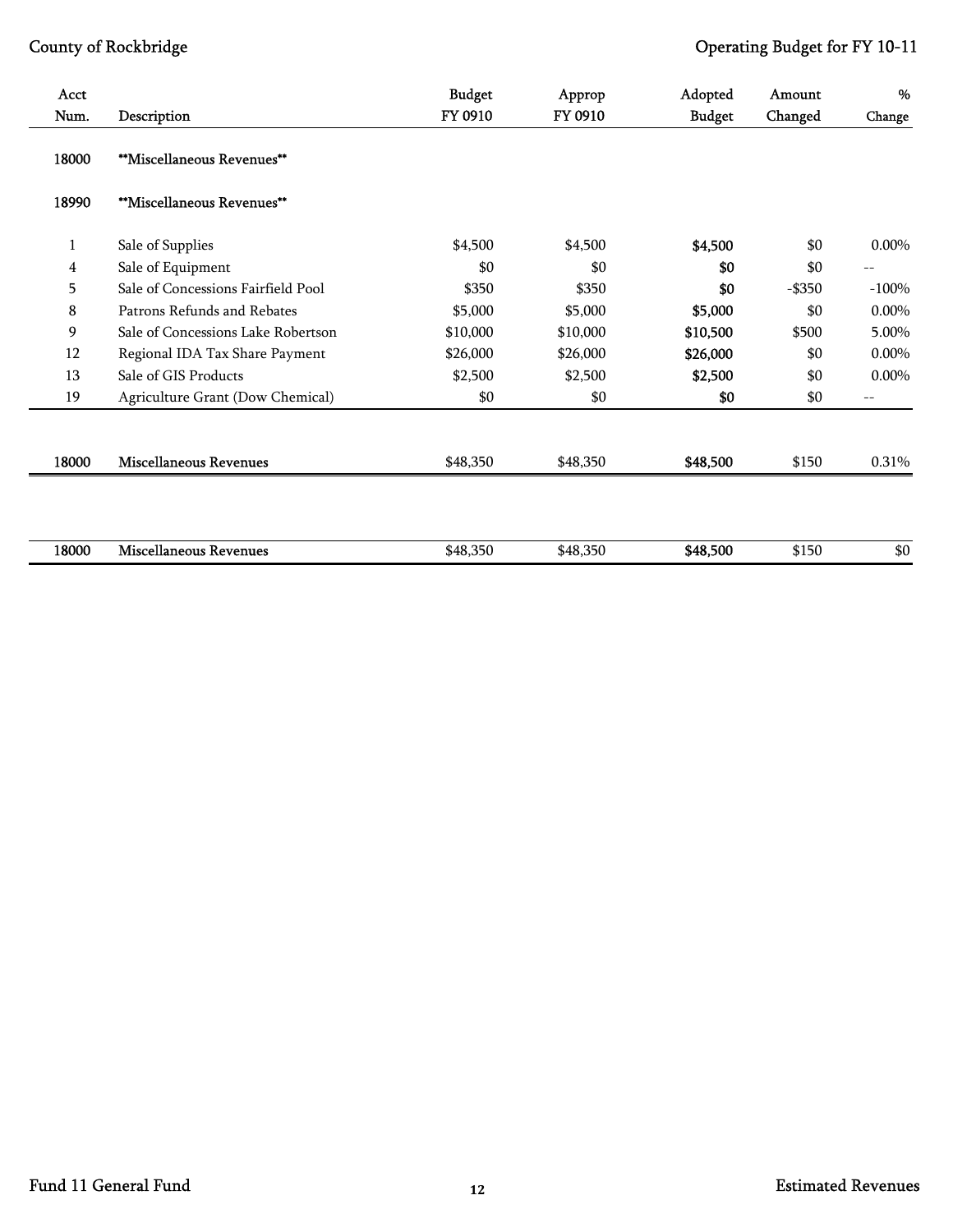| Acct<br>Num. | Description                              | <b>Budget</b><br>FY 0910 | Approp<br>FY 0910 | Adopted<br><b>Budget</b> | Amount<br>Changed | %<br>Change       |
|--------------|------------------------------------------|--------------------------|-------------------|--------------------------|-------------------|-------------------|
| 19000        | <b>**Recovered Costs**</b>               |                          |                   |                          |                   |                   |
| 19010        | <b>**Refunds From Other Localities**</b> |                          |                   |                          |                   |                   |
| 1            | Recovered Costs Attorney Fees            | \$700                    | \$700             | \$700                    | \$0               | $0.00\%$          |
| 3            | Reimb. Probation Office Expense Lex      | \$2,200                  | \$2,200           | \$0                      | $- $2,200$        | $-100.0\%$        |
| 7            | Reimb. Probation Office Expense BV       | \$300                    | \$300             | \$1,000                  | \$700             | 233.3%            |
| 8            | Pmt Under Joint Services Agree Lexington | \$184,332                | \$184,332         | \$204,000                | \$19,668          | 10.67%            |
| 15           | Reimb. Victim Witness Coordinator        | \$6,000                  | \$6,000           | \$6,480                  | \$480             | 8.00%             |
| 18           | Local Match School Resource Officer      | \$48,000                 | \$48,000          | \$48,000                 | \$0               | $0.00\%$          |
| 19           | Dry Well Repayment                       | \$450                    | \$450             | \$450                    | \$0               | $0.00\%$          |
| 20           | Reimb. Court Ordered Courthouse Security | \$113,350                | \$113,350         | \$83,582                 | $-$ \$29,768      | $-26.26%$         |
| XX           | Reimb. Alert Rockbridge                  | \$0                      | \$0               | \$3,000                  | \$3,000           | $-$               |
| XXX          | Reimb. Housing Assistance                | \$0                      | \$0               | \$4,662                  | \$4,662           | $\qquad \qquad -$ |
| 19010        | <b>Refunds From Other Localities</b>     | \$355,332                | \$355,332         | \$351,874                | $-11,120$         | $-3.13%$          |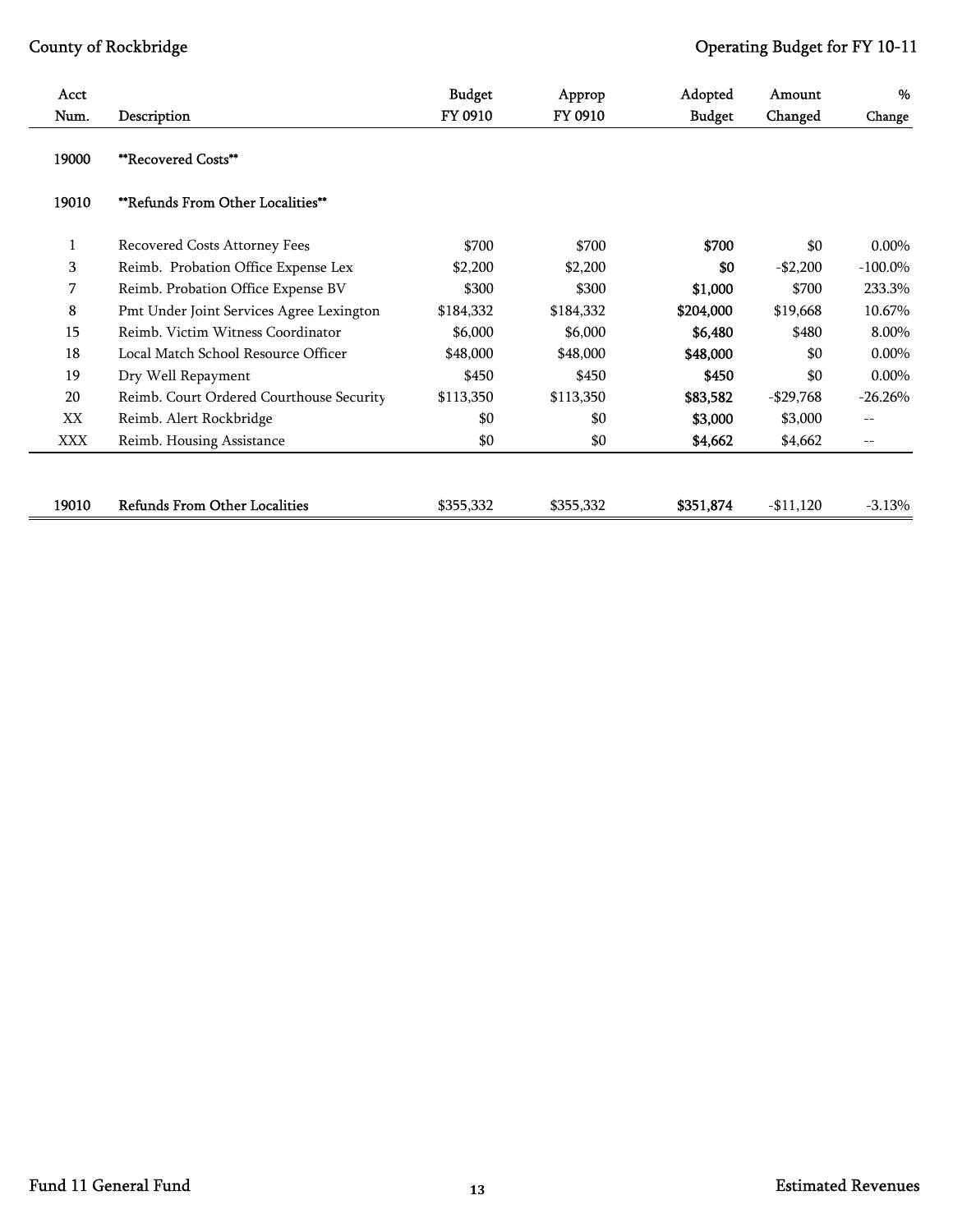| Acct           |                                  | <b>Budget</b> | Approp    | Adopted       | Amount   | %                 |
|----------------|----------------------------------|---------------|-----------|---------------|----------|-------------------|
| Num.           | Description                      | FY 0910       | FY 0910   | <b>Budget</b> | Changed  | Change            |
| 19020          | <b>**Other Recovered Costs**</b> |               |           |               |          |                   |
| $\mathbf{1}$   | Charges For Hazmat Cleanup       | \$30,000      | \$30,000  | \$30,000      | \$0      | $0.00\%$          |
| $\overline{2}$ | Fiscal Agent Fees Jail Comm.     | \$40,000      | \$40,000  | \$52,000      | \$12,000 | 30.00%            |
| 16             | Fiscal Agent Fees PSA            | \$600         | \$600     | \$600         | \$0      | $0.00\%$          |
| 18             | Fiscal Agent Fees Court House    | \$0           | \$0       | \$0           | \$0      | $\qquad \qquad -$ |
| 19             | Fiscal Agent Fee Social Services | \$0           | \$0       | \$0           | \$0      | $\qquad \qquad -$ |
| 22             | Management Fee Landfill          | \$0           | \$0       | \$0           | \$0      | $-\,-$            |
| 19020          | <b>Other Recovered Costs</b>     | \$70,600      | \$70,600  | \$82,600      | \$12,000 | 17.00%            |
| 19000          | <b>Recovered Cost</b>            | \$425,932     | \$425,932 | \$434,474     | \$880    | 0.21%             |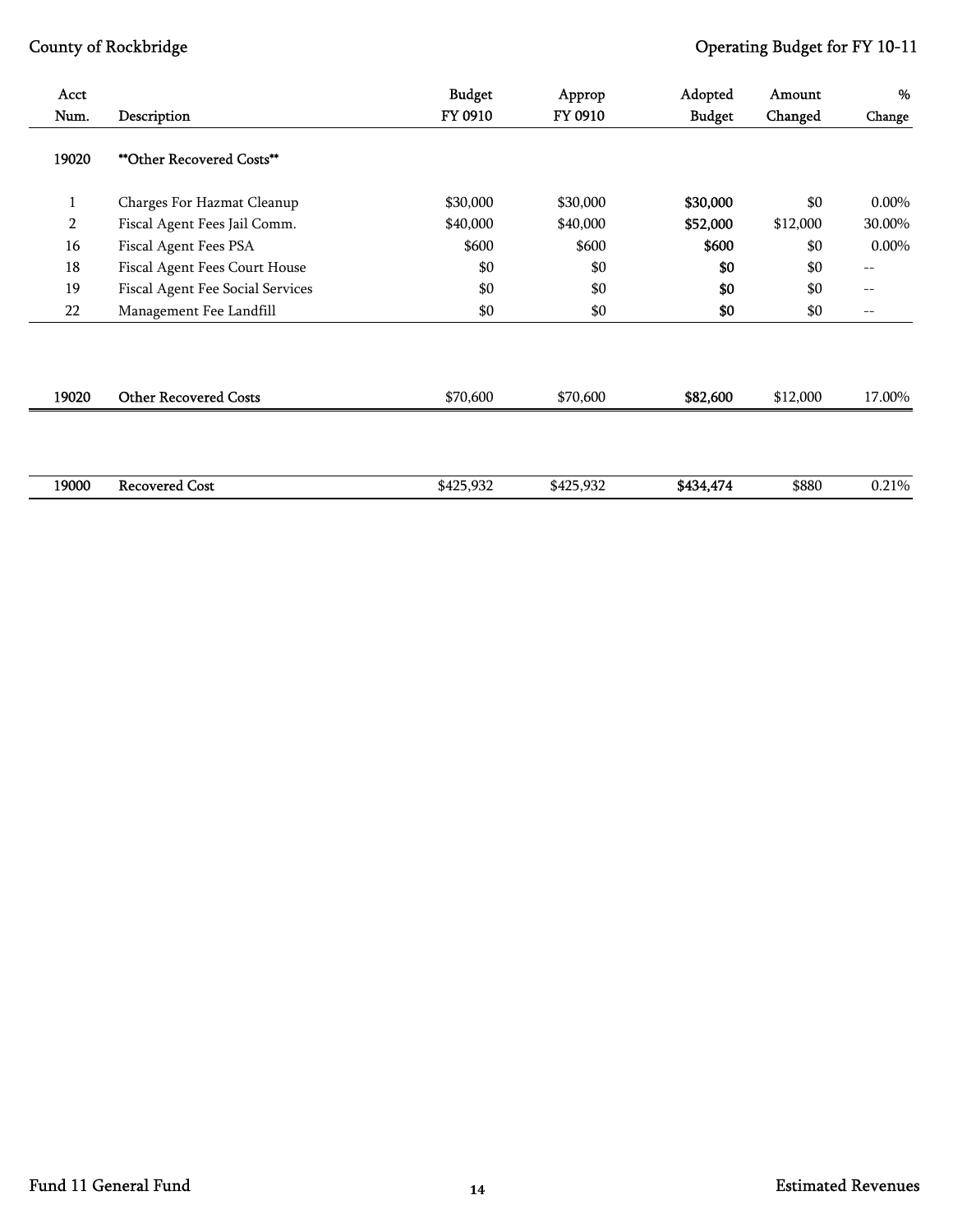| Acct  |                               | <b>Budget</b> | Approp       | Adopted       | Amount      | %         |
|-------|-------------------------------|---------------|--------------|---------------|-------------|-----------|
| Num.  | Description                   | FY 0910       | FY 0910      | <b>Budget</b> | Changed     | Change    |
| 10000 | <b>Total Local Revenue</b>    |               |              |               |             |           |
| 11000 | <b>General Property</b>       | \$19,431,298  | \$19,431,298 | \$19,527,500  | \$96,202    | 0.50%     |
| 12000 | Other Local Taxes             | \$8,243,500   | \$8,243,500  | \$8,270,000   | \$26,500    | 0.32%     |
| 13000 | Permit and Fees               | \$239,900     | \$239,900    | \$239,900     | \$0         | $0.00\%$  |
| 14000 | Fines and Forfeitures         | \$150,350     | \$150,350    | \$151,950     | \$1,600     | 1.06%     |
| 15000 | Revenue Use of Money/Property | \$300,000     | \$300,000    | \$205,464     | -\$94,536   | $-31.51%$ |
| 16000 | Charges for Services          | \$1,429,045   | \$1,429,045  | \$1,357,345   | $- $71,700$ | $-5.02\%$ |
| 18000 | Miscellaneous Revenues        | \$48,350      | \$48,350     | \$48,500      | \$150       | 0.31%     |
| 19000 | Recovered Cost                | \$425,932     | \$425,932    | \$434,474     | \$8,542     | 2.01%     |
|       |                               |               |              |               |             |           |

| 10000 | …ocal<br>. Kevenue | \$30,268,375<br>. . | \$30,268,375 | 100<br>\$30,235,133 | Ann<br>242<br>$\overline{4}$<br>. <i>. .</i> | 110%<br>$-U.H.L.$<br>. . |
|-------|--------------------|---------------------|--------------|---------------------|----------------------------------------------|--------------------------|
|       |                    |                     |              |                     |                                              |                          |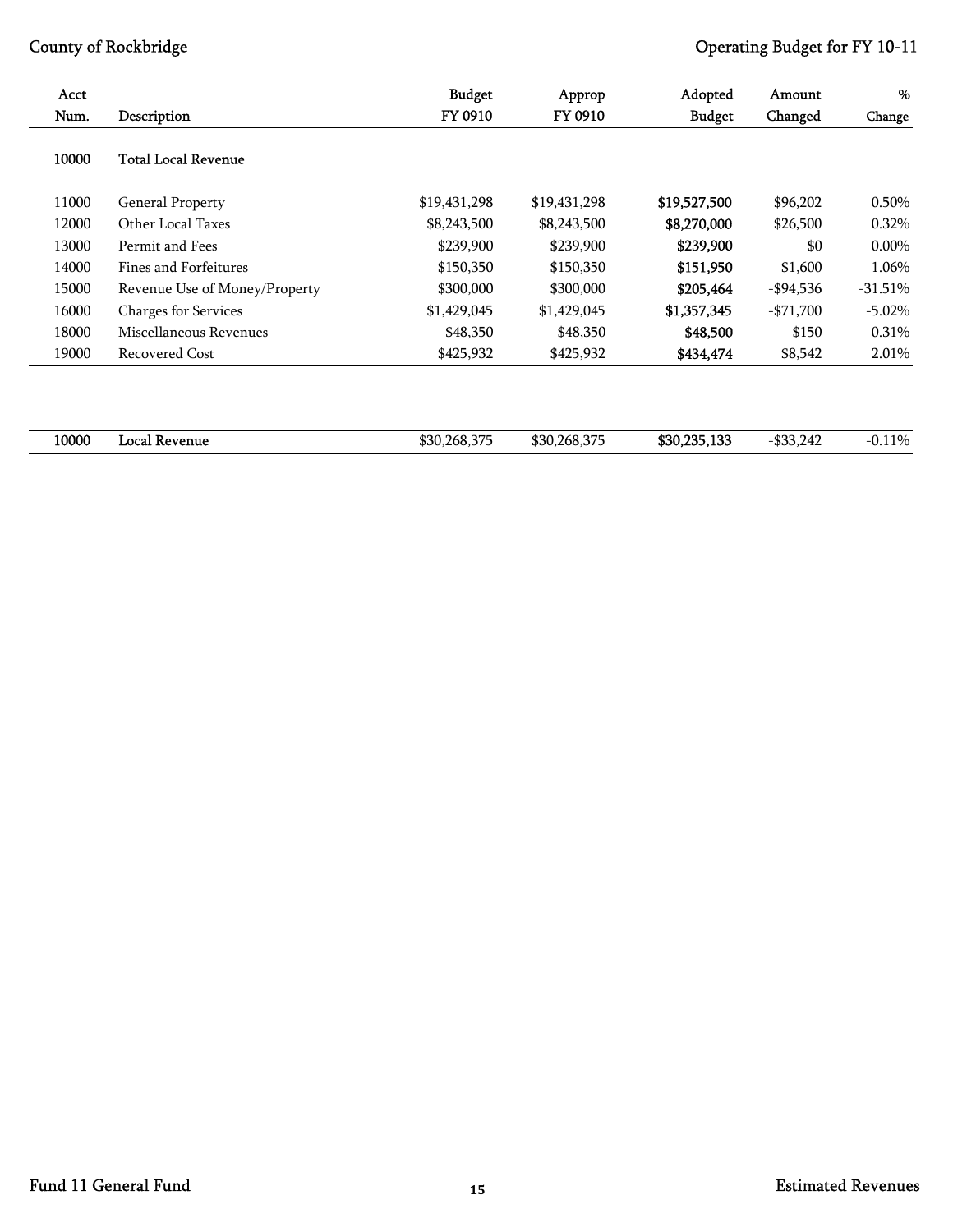| Acct<br>Num.            | Description                             | <b>Budget</b><br>FY 0910 | Approp<br>FY 0910 | Adopted<br><b>Budget</b> | Amount<br>Changed | %<br>Change |
|-------------------------|-----------------------------------------|--------------------------|-------------------|--------------------------|-------------------|-------------|
| 20000                   | **From The Commonwealth**               |                          |                   |                          |                   |             |
| 22010                   | **Non Categorical Aid**                 |                          |                   |                          |                   |             |
| $\mathbf{1}$            | <b>ABC</b> Profits                      | \$10,552                 | \$10,552          | \$10,552                 | \$0               | $0.00\%$    |
| 3                       | Rolling Stock Taxes                     | \$55,484                 | \$55,484          | \$60,000                 | \$4,516           | 8.14%       |
| $\overline{\mathbf{4}}$ | Mobile Home Sales Tax DMV               | \$27,500                 | \$27,500          | \$24,000                 | $- $3,500$        | $-12.73%$   |
| 5                       | Sale Of Timber Game Commission          | \$1,500                  | \$1,500           | \$2,000                  | \$500             | 33.33%      |
| 6                       | Auto Rental Tax DMV                     | \$35,000                 | \$35,000          | \$35,000                 | \$0               | $0.00\%$    |
| 8                       | <b>State Recordation Tax</b>            | \$58,200                 | \$58,200          | \$70,000                 | \$11,800          | 20.27%      |
|                         |                                         |                          |                   |                          |                   |             |
| 22010                   | Non Categorical Aid                     | \$188,236                | \$188,236         | \$201,552                | \$13,316          | 7.07%       |
|                         |                                         |                          |                   |                          |                   |             |
| 23000                   | **Share Expenses**                      |                          |                   |                          |                   |             |
| 23010                   | **Commonwealth's Attorney**             |                          |                   |                          |                   |             |
| $\mathbf{1}$            | Reimb. Comm. Atty - Salaries & Fringes  | \$343,490                | \$343,490         | \$292,615                | $-$50,875$        | $-14.81%$   |
| $\overline{2}$          | Reimb. Comm. Atty - Office Expenditures | \$6,339                  | \$6,339           | \$6,339                  | \$0               | $0.00\%$    |
|                         |                                         |                          |                   |                          |                   |             |
| 23010                   | Commonwealth's Attorney                 | \$349,829                | \$349,829         | \$298,954                | $-$50,875$        | $-14.54%$   |
|                         |                                         |                          |                   |                          |                   |             |
|                         |                                         |                          |                   |                          |                   |             |
| 23020                   | **Sheriff**                             |                          |                   |                          |                   |             |
| $\mathbf{1}$            | Reimb. Sheriffs Dept. Salary & Fringe   | \$1,176,195              | \$1,176,195       | \$1,013,355              | $-$162,840$       | $-13.84%$   |
|                         |                                         |                          |                   |                          |                   |             |
| 23020                   | Sheriff                                 | \$1,176,195              | \$1,176,195       | \$1,013,355              | $-$162,840$       | $-13.84%$   |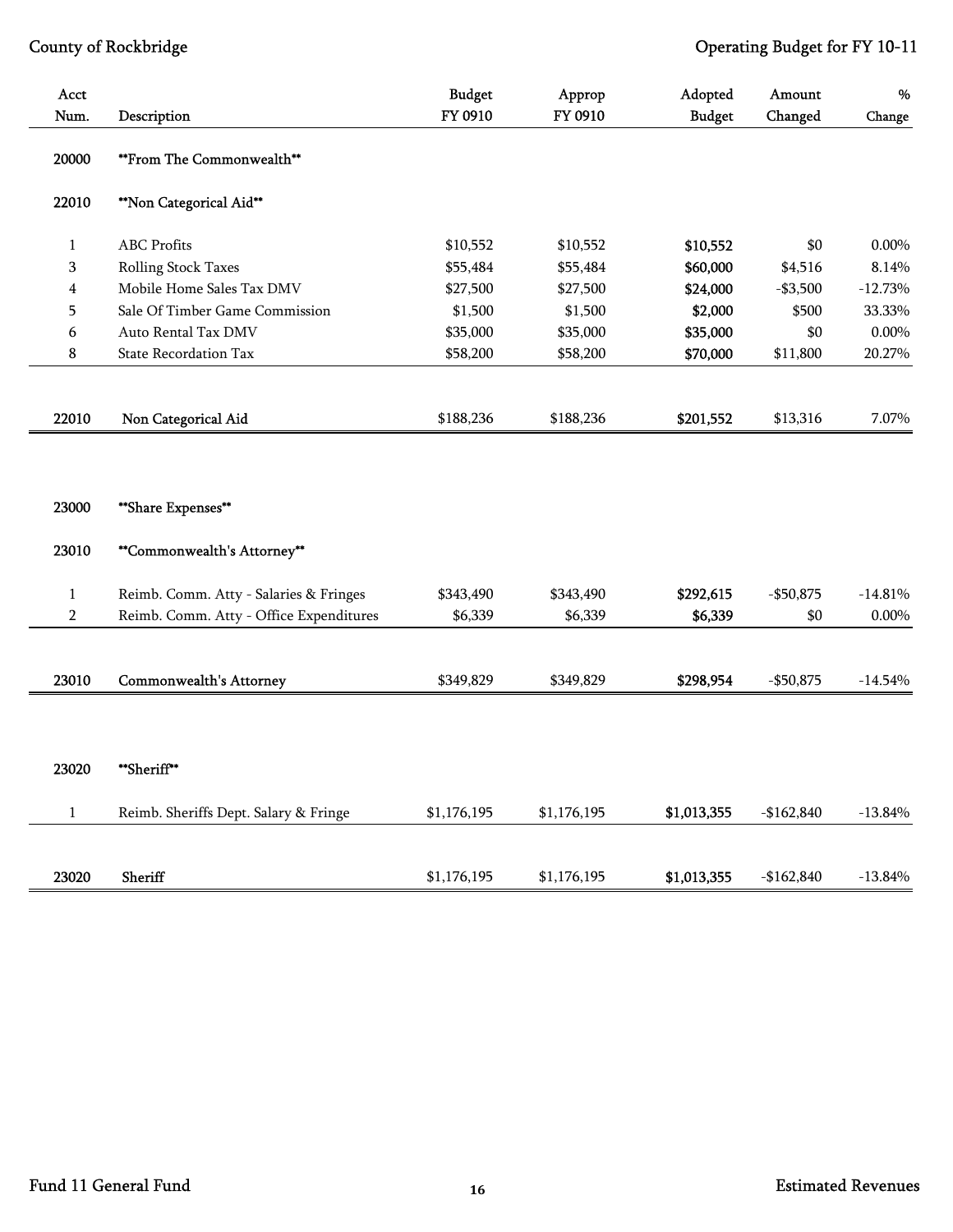| Acct         |                                         | <b>Budget</b> | Approp    | Adopted       | Amount      | %                |
|--------------|-----------------------------------------|---------------|-----------|---------------|-------------|------------------|
| Num.         | Description                             | FY 0910       | FY 0910   | <b>Budget</b> | Changed     | Change           |
| 23030        | <b>**Commissioner of Revenue**</b>      |               |           |               |             |                  |
| 1            | Reimb. Comm. of Revenue Salary & Fringe | \$121,875     | \$121,875 | \$94,842      | $-$27,033$  | $-22.18%$        |
|              |                                         |               |           |               |             |                  |
| 23030        | <b>Commissioner of Revenue</b>          | \$121,875     | \$121,875 | \$94,842      | $-$27,033$  | $-22.18%$        |
|              |                                         |               |           |               |             |                  |
| 23040        | **Treasurer**                           |               |           |               |             |                  |
| $\mathbf{1}$ | Reimb. Treasurer's Salaries & Fringe    | \$104,741     | \$104,741 | \$77,713      | $- $27,028$ | $-25.80%$        |
|              |                                         |               |           |               |             |                  |
| 23040        | <b>Treasurer</b>                        | \$104,741     | \$104,741 | \$77,713      | $-$27,028$  | $-25.80%$        |
|              |                                         |               |           |               |             |                  |
| 23050        | **Medical Examiner**                    |               |           |               |             |                  |
| $1\,$        | Reimb. Coroner's Fees                   | \$0           | \$0       | \$0           |             | $\frac{1}{2}$    |
| 23050        | <b>Medical Examiner</b>                 | \$0           | $\$0$     | \$0           | \$0         | $\mathrel{{-}-}$ |
|              |                                         |               |           |               |             |                  |
| 23060        | **Registrar/Electoral Board**           |               |           |               |             |                  |
| $\mathbf{1}$ | Reimb. Electoral Board and Registrar    | \$48,381      | \$48,381  | \$48,381      | \$0         | $0.00\%$         |
|              |                                         |               |           |               |             |                  |
| 23060        | Registrar/Electoral Board               | \$48,381      | \$48,381  | \$48,381      | \$0         | $0.00\%$         |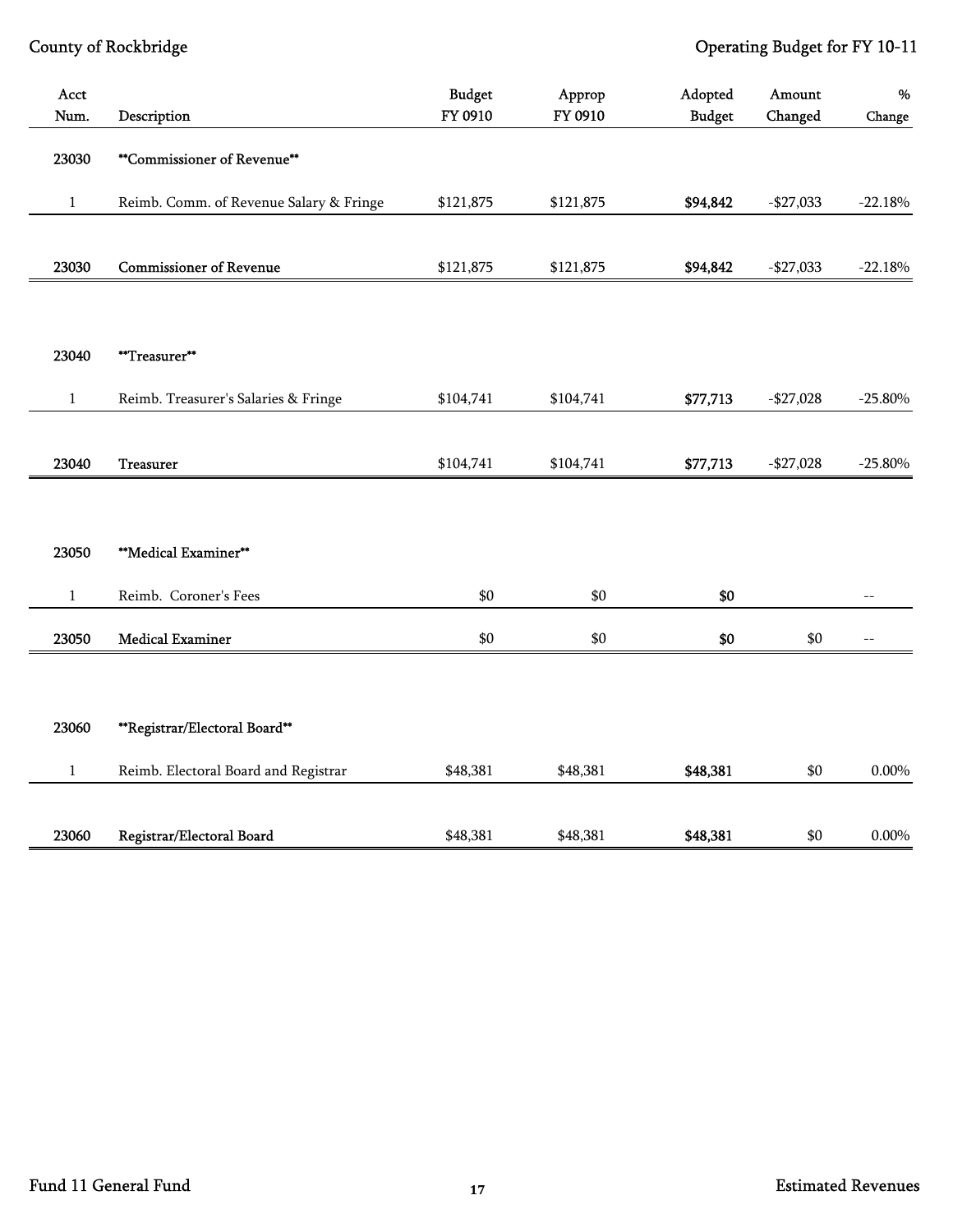| Acct<br>Num.   |                                       | <b>Budget</b><br>FY 0910 | Approp<br>FY 0910 | Adopted       | Amount        | $\%$              |
|----------------|---------------------------------------|--------------------------|-------------------|---------------|---------------|-------------------|
|                | Description                           |                          |                   | <b>Budget</b> | Changed       | Change            |
| 23070          | **Clerk of Circuit Court**            |                          |                   |               |               |                   |
| $\mathbf{1}$   | Reimb. Clerk of Ct Salaries & Fringes | \$257,628                | \$257,628         | \$235,595     | $-$22,033$    | $-8.55%$          |
| $\overline{2}$ | Reimb. Clerk of Ct Office Expenses    | \$0                      | \$0               | \$0           | \$0           | $\qquad \qquad -$ |
| 23070          | <b>Clerk of Circuit Court</b>         | \$257,628                | \$257,628         | \$235,595     | $-$ \$22,033  | $-8.55%$          |
| 23000          | <b>Total Shared Expenses</b>          | \$2,058,649              | \$2,058,649       | \$1,768,840   | $-$ \$289,809 | $-14.08%$         |
| 24000          | **Categorical Aid**                   |                          |                   |               |               |                   |
| 24040          | ** Other Categorical Aid**            |                          |                   |               |               |                   |
| $11\,$         | Refund Health Dept                    | \$3,000                  | \$3,000           | \$3,000       | \$0           | 0.00%             |
| 12             | Reimb. Soil Erosion Director          | \$129,659                | \$129,659         | \$131,479     | \$1,820       | 1.40%             |
| 13             | Fire Program Receipts                 | \$49,000                 | \$49,000          | \$49,000      | \$0           | $0.00\%$          |
| 19             | Grant Violence Against Women          | \$28,034                 | \$28,034          | \$29,567      | \$1,533       | 5.47%             |
| $20\,$         | Victim Witness Assistance Grant       | \$27,816                 | \$27,816          | \$30,235      | \$2,419       | 8.70%             |
| 23             | Grants                                | \$0                      | \$0               | \$0           | \$0           | $\overline{a}$    |
| 24             | <b>DSB</b> Grant                      | \$0                      | \$0               | \$0           | \$0           | $-$               |
| 26             | Auto Tag Share                        | \$300                    | \$300             | \$0           | $-$ \$300     | $-100%$           |
| 27             | DMV Traffic Safety Grant              | \$3,000                  | \$3,000           | \$6,000       | \$3,000       | 100%              |
| 32             | Four For Life                         | \$21,200                 | \$21,200          | \$21,200      | \$0           | $0.00\%$          |
| 24000          | <b>Total Categorical Aid</b>          | \$262,009                | \$262,009         | \$270,481     | \$8,472       | 3.23%             |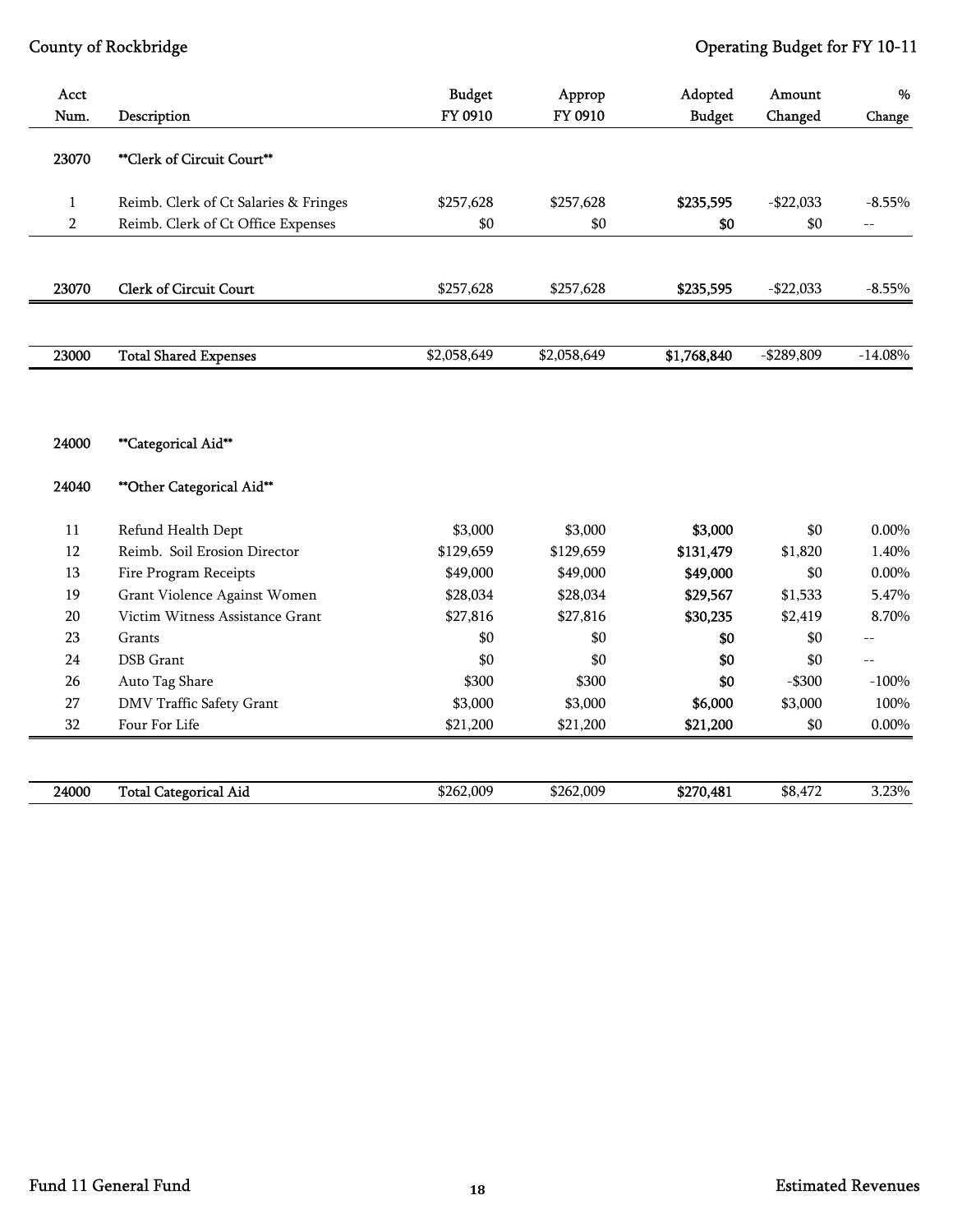| Acct<br>Num. | Description            | <b>Budget</b><br>FY 0910 | Approp<br>FY 0910 | Adopted<br><b>Budget</b> | Amount<br>Changed | %<br>Change |
|--------------|------------------------|--------------------------|-------------------|--------------------------|-------------------|-------------|
| 28000        | <b>**Refunds**</b>     |                          |                   |                          |                   |             |
| 28010        | ** Auto Tax Refund**   |                          |                   |                          |                   |             |
| 1            | <b>Auto Tax Refund</b> | \$2,449,624              | \$2,449,624       | \$2,449,624              | \$0               | $0.00\%$    |
|              |                        |                          |                   |                          |                   |             |
| 28000        | Auto Tax Refund        | \$2,449,624              | \$2,449,624       | \$2,449,624              | \$0               | $0.00\%$    |
|              |                        |                          |                   |                          |                   |             |
| 20000        | From Commonwealth      | \$4,958,518              | \$4,958,518       | \$4,690,497              | $-$ \$268,021     | $-5.41%$    |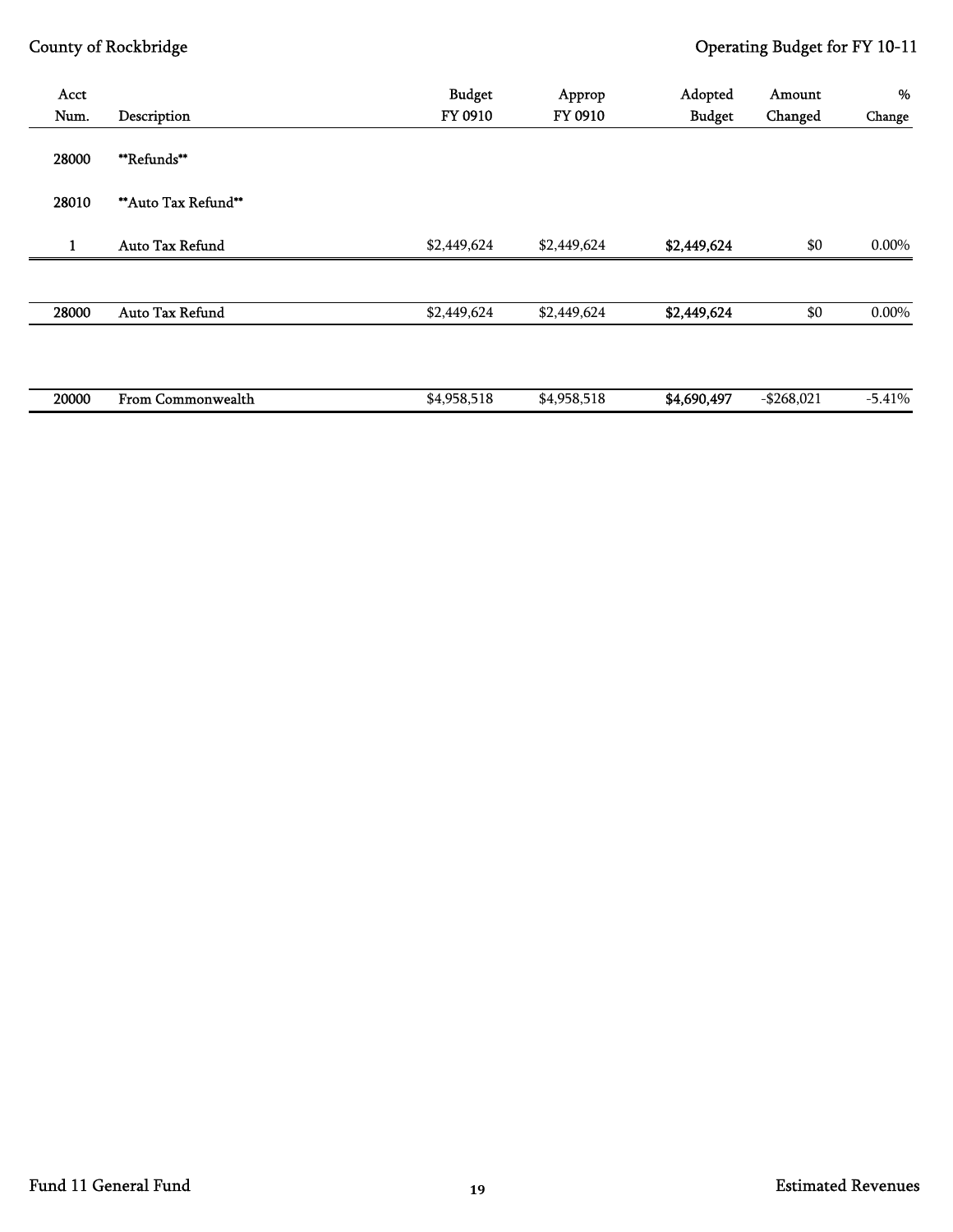| Acct<br>Num. |                                     | <b>Budget</b><br>FY 0910 | Approp<br>FY 0910 | Adopted       | Amount     | %          |
|--------------|-------------------------------------|--------------------------|-------------------|---------------|------------|------------|
|              | Description                         |                          |                   | <b>Budget</b> | Changed    | Change     |
| 30000        | **From The Federal Government**     |                          |                   |               |            |            |
| 31010        | **Payment In Lieu of Taxes**        |                          |                   |               |            |            |
| $\mathbf{1}$ | Pmt In Lieu of Taxes-Fed Owned Land | \$65,000                 | \$65,000          | \$65,000      | \$0        | 0.00%      |
|              |                                     |                          |                   |               |            |            |
| 31010        | Payment in Lieu of Taxes            | \$65,000                 | \$65,000          | \$65,000      | \$0        | 0.00%      |
|              |                                     |                          |                   |               |            |            |
|              |                                     |                          |                   |               |            |            |
| 31020        | **Other Federal Revenues**          |                          |                   |               |            |            |
| $\mathbf{1}$ | Rental Assistance Program           | \$70,000                 | \$70,000          | \$52,488      | $-$17,512$ | $-25.02\%$ |
| 11           | Federal Grants                      | \$0                      | \$0               | \$0           | \$0        | $--$       |
|              |                                     |                          |                   |               |            |            |
| 31020        | <b>Other Federal Revenues</b>       | \$70,000                 | \$70,000          | \$52,488      | $-17,512$  | $-25.02%$  |
|              |                                     |                          |                   |               |            |            |
|              |                                     |                          |                   |               |            |            |
| 30000        | From Federal                        | \$135,000                | \$135,000         | \$117,488     | $-$17,512$ | $-12.97%$  |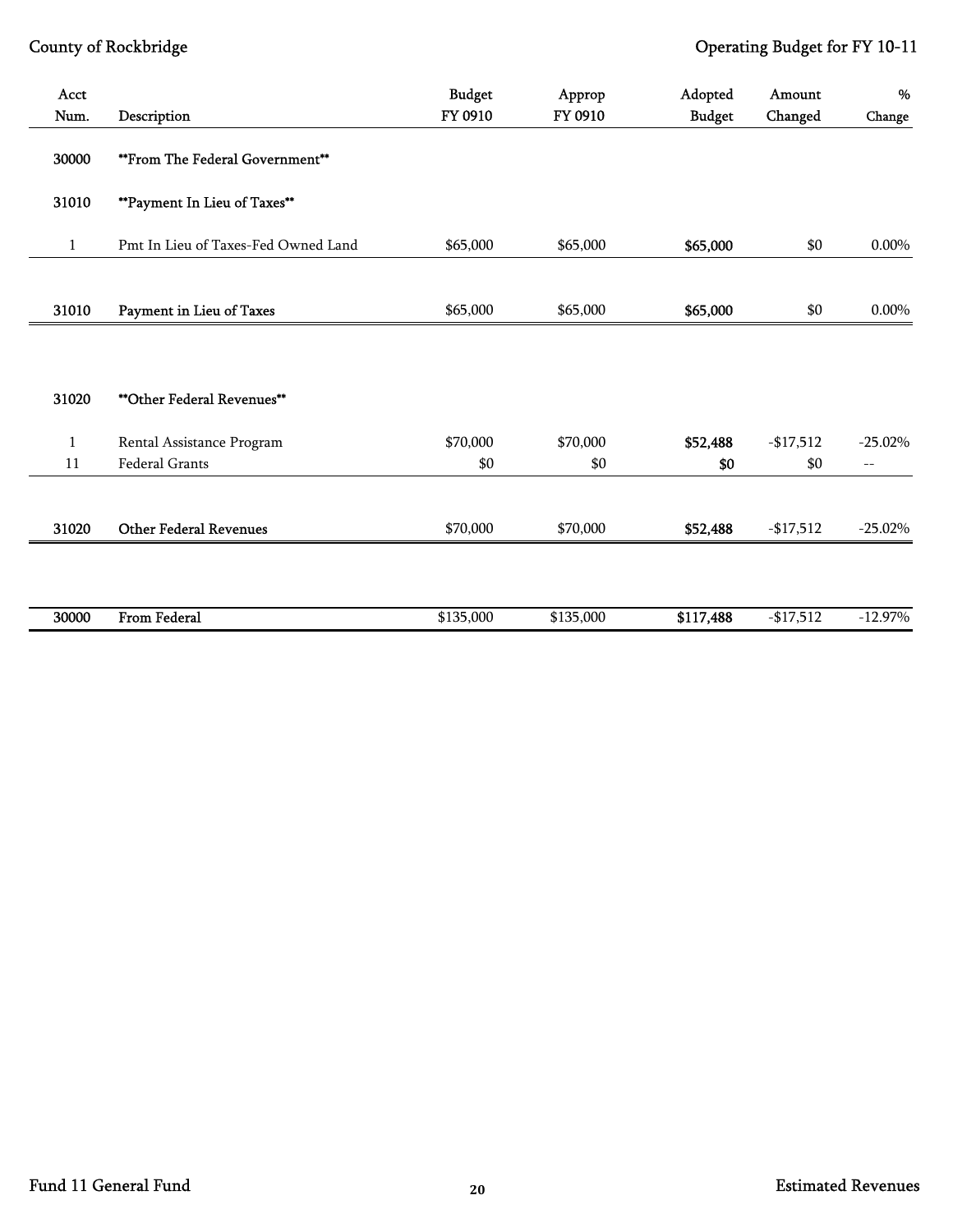| Acct<br>Num.    | Description                     | <b>Budget</b><br>FY 0910 | Approp<br>FY 0910 | Adopted<br><b>Budget</b> | Amount<br>Changed | $\%$<br>Change    |
|-----------------|---------------------------------|--------------------------|-------------------|--------------------------|-------------------|-------------------|
| 40000           | <b>**Other Sources**</b>        |                          |                   |                          |                   |                   |
|                 |                                 |                          |                   |                          |                   |                   |
| 41010           | **Insurance Recoveries**        |                          |                   |                          |                   |                   |
| $\,1\,$         | <b>Insurance Adjustments</b>    | \$15,000                 | \$15,000          | \$15,000                 | \$0               | $0.00\%$          |
|                 |                                 |                          |                   |                          |                   |                   |
| 41010           | <b>Insurance Recoveries</b>     | \$15,000                 | \$15,000          | \$15,000                 | $\$0$             | $0.00\%$          |
|                 |                                 |                          |                   |                          |                   |                   |
| 41030           | **Court Case Settlement**       |                          |                   |                          |                   |                   |
| $\mathbf{1}$    | Court Case Settlement           | \$0                      | \$0               | \$0                      | \$0               | $\qquad \qquad -$ |
|                 |                                 |                          |                   |                          |                   |                   |
| 41030           | <b>Court Case Settlement</b>    | \$0                      | \$0               | \$0                      | \$0               | $\overline{a}$    |
|                 |                                 |                          |                   |                          |                   |                   |
| 41040           | **Proceeds From Loans**         |                          |                   |                          |                   |                   |
| $5\overline{)}$ | Loan Proceeds                   | \$0                      | \$0               | \$143,238                | \$143,238         | $\overline{a}$    |
|                 |                                 |                          |                   |                          |                   |                   |
| 41040           | <b>Total Proceeds From Loan</b> | \$0                      | \$0               | \$143,238                | \$143,238         | $- -$             |
|                 |                                 |                          |                   |                          |                   |                   |
| 40000           | <b>Other Sources</b>            | \$15,000                 | \$15,000          | \$158,238                | \$143,238         | 955%              |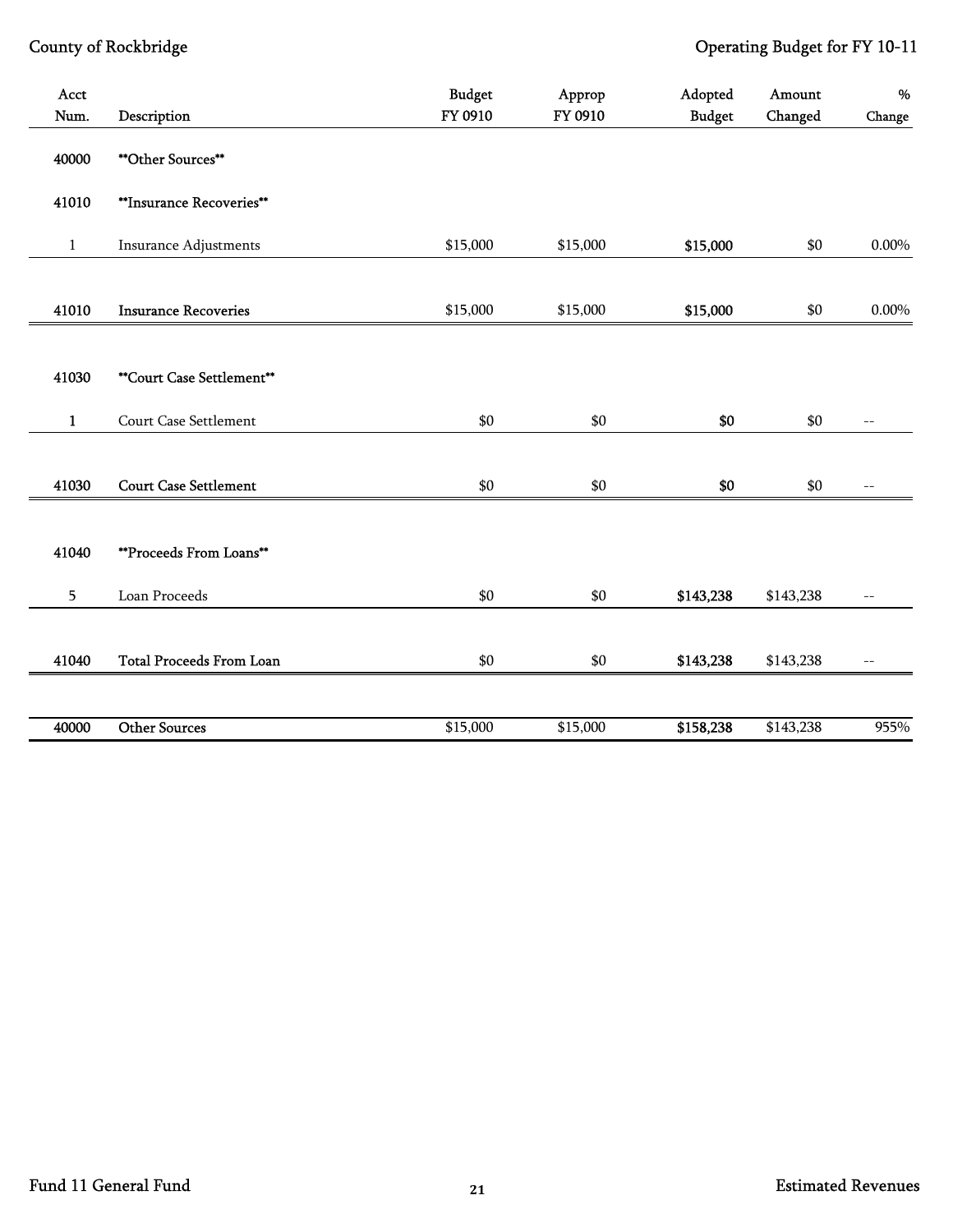| Acct<br>Num. |                            | <b>Budget</b><br>FY 0910 | Approp<br>FY 0910 | Adopted       | Amount    | %      |
|--------------|----------------------------|--------------------------|-------------------|---------------|-----------|--------|
|              | Description                |                          |                   | <b>Budget</b> | Changed   | Change |
| 50000        | **Transfers**              |                          |                   |               |           |        |
| 50010        | **From Reserves**          |                          |                   |               |           |        |
| $\mathbf{1}$ | From Unencumbered Reserves | \$0                      | \$0               | \$148,660     | \$148,660 | $--$   |
|              |                            |                          |                   |               |           |        |
| 50010        | <b>From Reserves</b>       | \$0                      | \$0               | \$148,660     | \$148,660 | $- -$  |
|              |                            |                          |                   |               |           |        |
|              |                            |                          |                   |               |           |        |
| 50000        | **Transfers**              | \$0                      | \$0               | \$148,660     | \$148,660 | $-\,-$ |
|              |                            |                          |                   |               |           |        |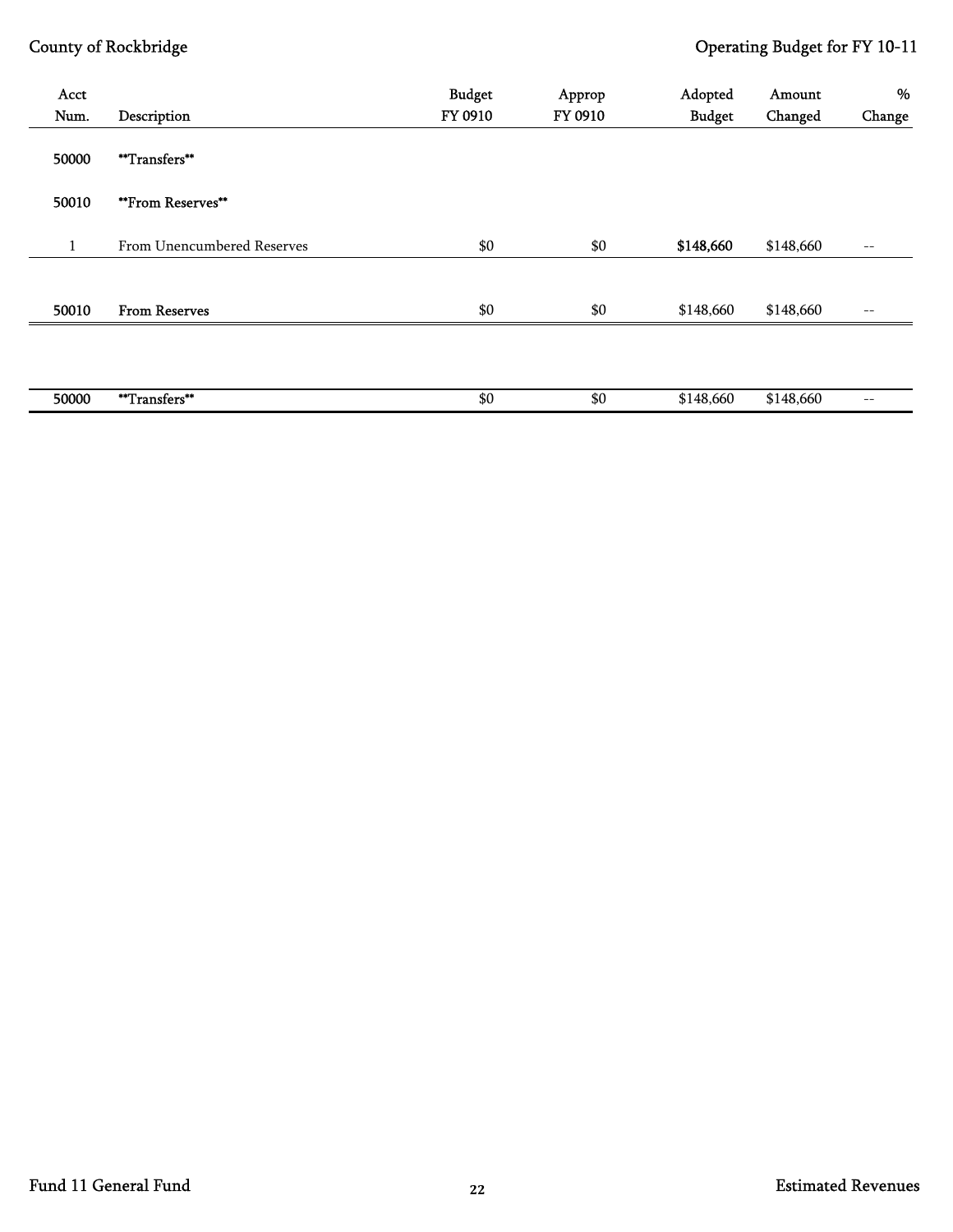| Acct    |                      | <b>Budget</b> | Approp       | Adopted       | Amount        | %         |
|---------|----------------------|---------------|--------------|---------------|---------------|-----------|
| Num.    | Description          | FY 0910       | FY 0910      | <b>Budget</b> | Changed       | Change    |
|         |                      |               |              |               |               |           |
| 10000   | Local Revenue        | \$30,268,375  | \$30,268,375 | \$30,235,133  | $-$ \$33,242  | $-0.11%$  |
| 20000   | From Commonwealth    | \$4,958,518   | \$4,958,518  | \$4,690,497   | $-$ \$268,021 | $-5.41%$  |
| 30000   | From Federal         | \$135,000     | \$135,000    | \$117,488     | $-17,512$     | $-12.97%$ |
| 40000   | Other Sources        | \$15,000      | \$15,000     | \$158,238     | \$143,238     | 955%      |
| 50000   | Transfers            | \$0           | \$0          | \$148,660     | \$148,660     | --        |
|         |                      |               |              |               |               |           |
|         |                      |               |              |               |               |           |
| Fund 11 | <b>Total Revenue</b> | \$35,376,893  | \$35,376,893 | \$35,350,016  | $-$ \$26,877  | $0\%$     |
|         |                      |               |              |               |               |           |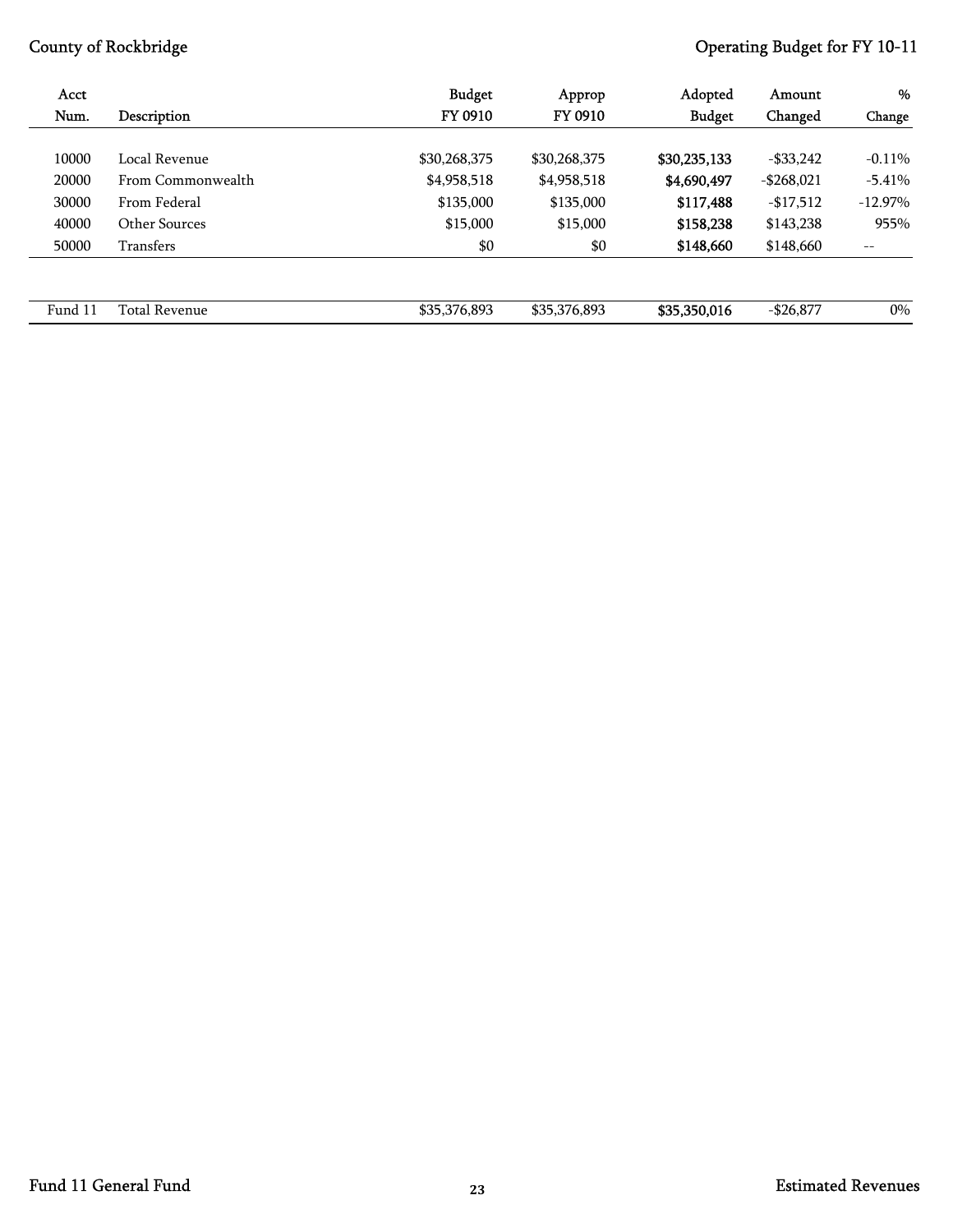| $\%$      | Amount        | Adopted       | Approp       | <b>Budget</b> |                               | Acct  |
|-----------|---------------|---------------|--------------|---------------|-------------------------------|-------|
| Change    | Changed       | <b>Budget</b> | FY 0910      | FY 0910       | Description                   | Num.  |
|           |               |               |              |               |                               |       |
| 0.50%     | \$96,202      | \$19,527,500  | \$19,431,298 | \$19,431,298  | <b>General Property</b>       | 11000 |
| 0.32%     | \$26,500      | \$8,270,000   | \$8,243,500  | \$8,243,500   | Other Local Taxes             | 12000 |
| $0.00\%$  | \$0           | \$239,900     | \$239,900    | \$239,900     | Permit and Fees               | 13000 |
| 1.06%     | \$1,600       | \$151,950     | \$150,350    | \$150,350     | Fines and Forfeitures         | 14000 |
| $-31.51%$ | $-$ \$94,536  | \$205,464     | \$300,000    | \$300,000     | Revenue Use of Money/Property | 15000 |
| $-5.02%$  | $-$ \$71,700  | \$1,357,345   | \$1,429,045  | \$1,429,045   | Charges for Services          | 16000 |
| 0.31%     | \$150         | \$48,500      | \$48,350     | \$48,350      | Miscellaneous Revenues        | 18000 |
| 2.01%     | \$8,542       | \$434,474     | \$425,932    | \$425,932     | Recovered Cost                | 19000 |
| 7.07%     | \$13,316      | \$201,552     | \$188,236    | \$188,236     | Non Categorical Aid           | 22010 |
| $-14.08%$ | $-$ \$289,809 | \$1,768,840   | \$2,058,649  | \$2,058,649   | Total Shared Expenses         | 23000 |
| 3.23%     | \$8,472       | \$270,481     | \$262,009    | \$262,009     | Total Categorical Aid         | 24000 |
| $0.00\%$  | \$0           | \$2,449,624   | \$2,449,624  | \$2,449,624   | Auto Tax Refund               | 28000 |
| 0.00%     | \$0           | \$65,000      | \$65,000     | \$65,000      | Payment in Lieu of Taxes      | 31010 |
| $-25.02%$ | $-17,512$     | \$52,488      | \$70,000     | \$70,000      | Other Federal Revenues        | 31020 |
| 955%      | \$143,238     | \$158,238     | \$15,000     | \$15,000      | <b>Other Sources</b>          | 40000 |
| $-\,-$    | \$148,660     | \$148,660     | \$0          | \$0           | Transfers                     | 50000 |

 $\textbf{Total}$  6.08%  $\textbf{35},376,893$   $\textbf{35},376,893$   $\textbf{35},376,893$   $\textbf{35},350,016$   $-\$26,877$   $-0.08\%$